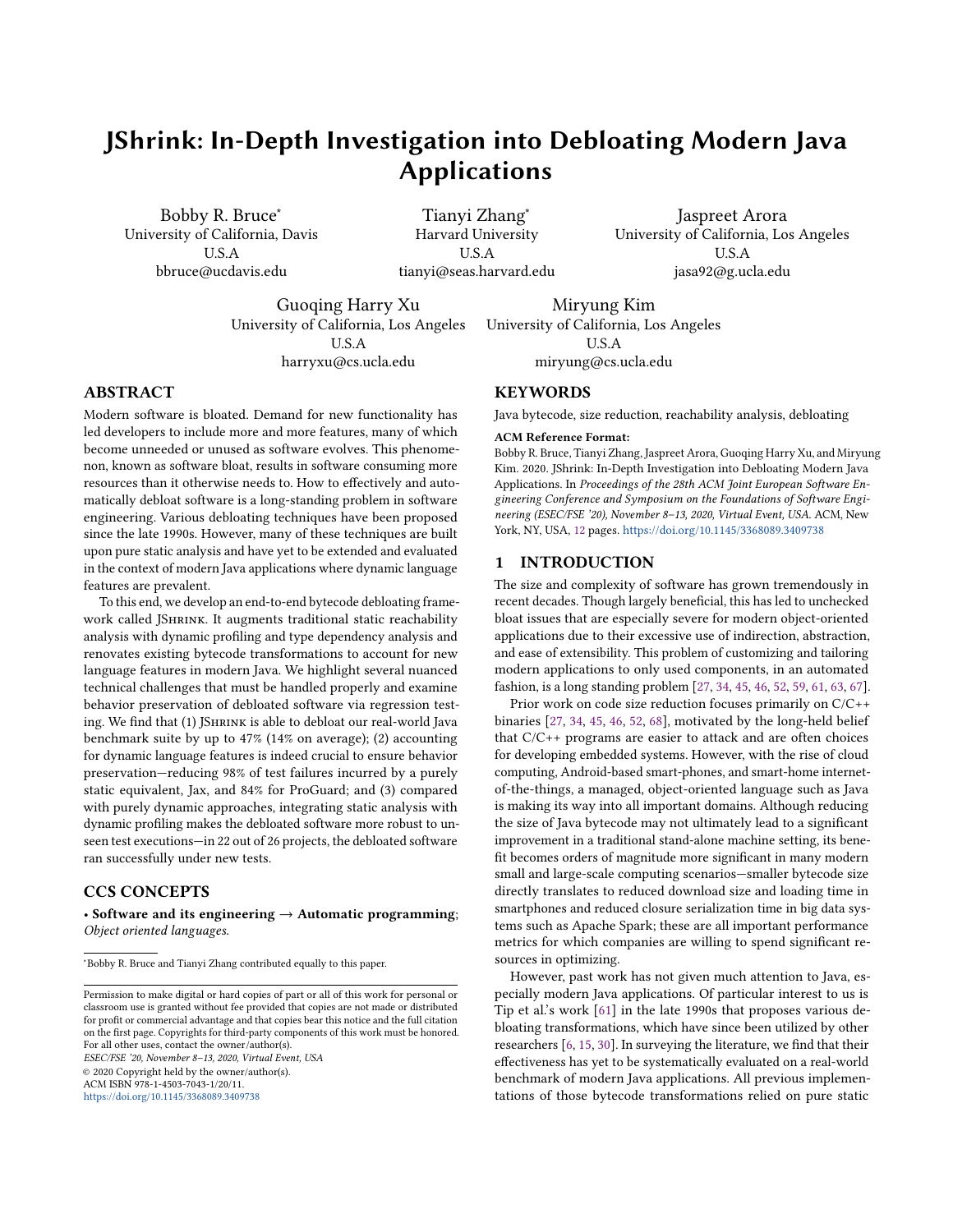analysis to identify reachable code, hereby ignoring code reachable through reflection, dynamic proxy, callbacks from native code, etc. Recent studies find that dynamic language features are prevalent and they pose direct challenges in the soundness of static analysis [\[33,](#page-10-5) [39\]](#page-10-6). This unsoundness makes debloating unsafe—removing dynamically invoked code and inducing subsequent test failures. Furthermore, evaluations in prior work focus mostly on size reduction rather than behavior preservation, which raises a big safety concern for adopting debloating techniques in practice.

Therefore, we undertake the ambitious effort of modernizing and evaluating Java bytecode debloating transformations and quantify the tradeoff between size reduction and debloating safety. We augment static reachability analysis with dynamic profiling to handle new language features, e.g., dynamic proxy, pluggable annotation, lambda expression, etc. We incorporate a new type dependency analysis to account for various ways to reference types, like annotations and class literals, to ensure type safety. We extend four kinds of debloating transformations—method removal, field removal, method inlining, and class hierarchy collapsing into a fully automated, end-to-end debloating framework called JSHRINK.

To effectively evaluate those bytecode transformations, we built an automated infrastructure to construct a benchmark of real-world, popular Java applications. We applied a rigorous set of filtering criteria: (1) reputation score based on the GitHub Star rating system, (2) executable tests, (3) a Maven build script [\[42\]](#page-10-7), which provides a standardized interface for obtaining library dependencies and regression testing, and (4) compatibility with the underlying bytecode analysis framework, Soot [\[64\]](#page-11-9). The availability of runnable test cases enables us to examine to what extent the behavior of original software is preserved after debloating via regression testing. Currently, the resulting benchmark includes 22 projects with SLOC ranging from 328 to 99,779 and with up to 69 library dependencies. We then apply JSHRINK to this benchmark to quantify size reduction, the degree to which test behavior could be preserved, and the impact of Java dynamic language features.

- RQ1 How much Java byte code reduction is achievable when applying different kinds of transformations?
- RQ2 To what extent, does JShrink preserve program correctness when debloating software?
- RQ3 What are the trade-offs in terms of debloating potential and semantic preservation?
- RQ4 How robust is the debloated software to unseen test executions such as new test cases?

JSHRINK reduces a project's size (application and included library dependencies) by up to 46.8% (14.2% on average). The method removal component reduces the application by the most (11.0% on average) followed by method inliner (2.1% on average), field removal (1.0% on average), and class hierarchy collapser (0.1% on average). A hybrid static and dynamic reachability analysis is necessary for improving behavior preservation of debloated software. JSHRINK does not break any existing tests for 22 out of 26 Java projects after debloating, while three existing techniques, Jax [\[61\]](#page-11-5), JRed [\[30\]](#page-10-4), and ProGuard [\[6\]](#page-10-2) that rely on pure static analysis preserve behavior for only 9, 11, and 15 projects respectively. While this comparison in terms of the number of projects may look marginal, 98% of test failures encountered in Jax (83% for ProGuard) can be actually

removed by JShrink's enhancements. This result implies the effort of handling new language features is absolutely necessary and worthwhile for improving behavior preservation, which justifies the need to address the long-standing debloating problem in the modern context. We find that size reduction potential is minimally impacted by this incorporation of dynamic reachability analysis. We only sacrifice size reduction by 2.7% on average, while providing much stronger behavior preservation guarantees. To achieve 100% behavior transformation, we enable checkpointing—a feature of JShrink where transformations are reverted if they are found to break the semantics of a target program. Though this strategy incurs marginal losses in size reduction (0.9% on average), we believe checkpointing to be a practical solution for balancing semantic preservation and code size reduction benefits.

Our work makes the following contributions:

- We present JSHRINK, an end-to-end Java debloating framework that modernizes four distinct bytecode transformations. It includes significant and novel extensions to make debloating much safer in a modern context.
- We find bytecode reduction of up to 46.8% is possible, where reachability-based method removal plays a dominant role in size reduction. JSHRINK ensures that debloated software still passes 98% of existing tests.
- We demonstrate the necessity of handling dynamic features and ensuring type safety. JShrink removes 98% and 83% of test case failures incurred by Jax [\[61\]](#page-11-5) and ProGuard [\[6\]](#page-10-2).
- We put forward an automated infrastructure of constructing real-world Java applications with test cases, a build script, and library dependencies for assessing debloating potential and checking behavior preservation using tests.

The main research contribution of this paper is on systematization of the community's knowledge of Java debloating in the modern era. As a reference point, several top conferences [\[14,](#page-10-8) [20,](#page-10-9) [50\]](#page-11-10) have already started to have a "systematization of knowledge" track, with the goal to address the concern that "the community seems to lose memory of things that have been done in the past." With this paper, we hope to bring existing debloating techniques into a contemporary context where dynamic features are prevalent and where behavior preservation must be ensured and checked using tests. By conducting rigorous evaluation using real-world benchmarks, we provide evidence that prior debloating work indeed suffers from poor behavior preservation. We then demonstrate that behavior can be preserved to a significantly greater extent by incorporating new components to explicitly address dynamic language features and type safety. We make publicly available the JSHRINK source code and additional resources necessary to replicate our results at [https://doi.org/10.6084/m9.figshare.12435542.](https://doi.org/10.6084/m9.figshare.12435542) As a companion piece to this work, we have prototyped JShrink as an entirely online SaaS, which we call WEBJSHRINK [\[41\]](#page-10-10). WEBJSHRINK provides a rich graphical user interface for the functionality described in this paper. Additionally, it can offload debloating analysis and transformation to the cloud and present users with a breakdown of where the bloat exists within a target project.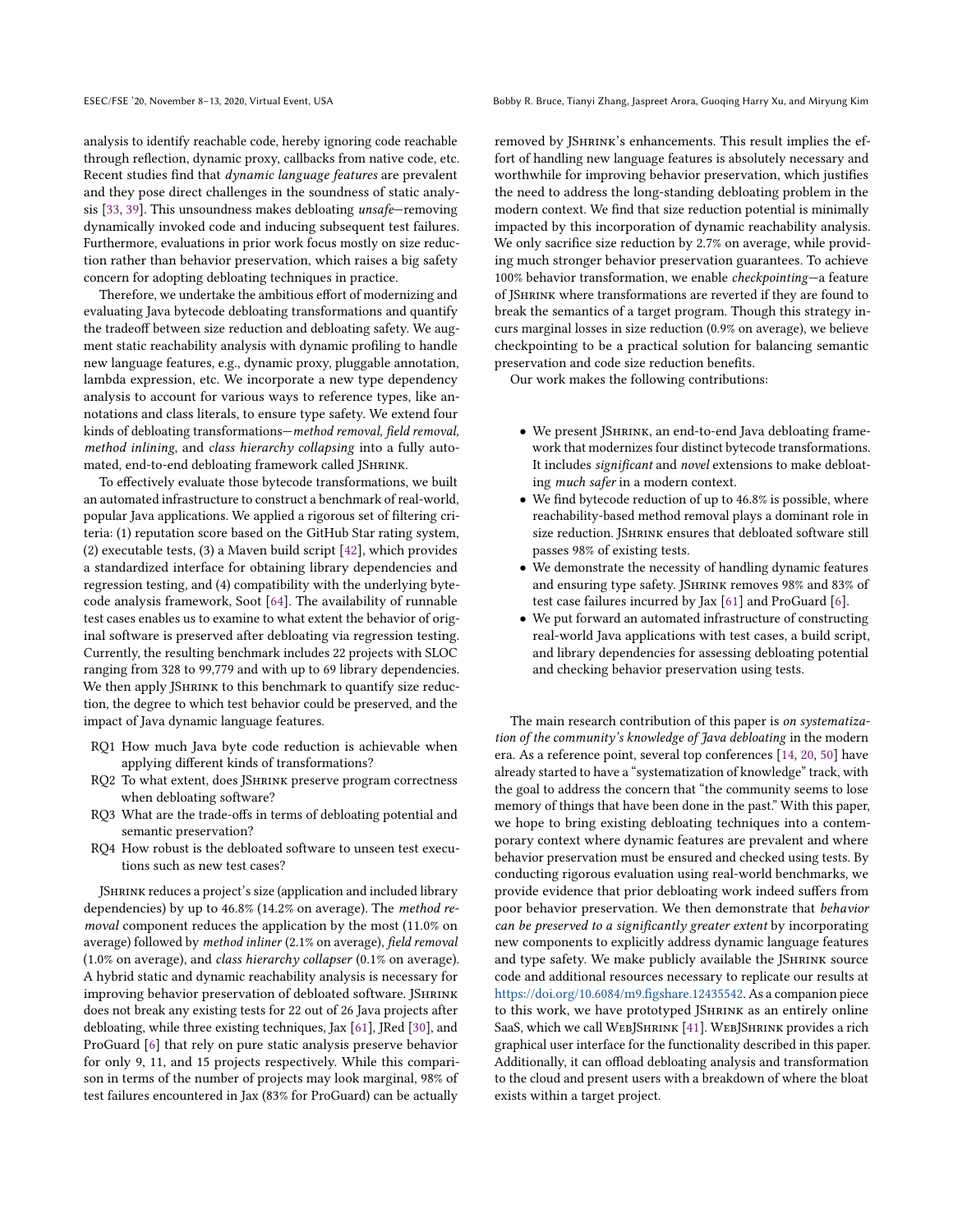JShrink: In-Depth Investigation into Debloating Modern Java Applications ESEC/FSE '20, November 8–13, 2020, Virtual Event, USA

# 2 BACKGROUND

Scope: Java Bytecode. The problem of software bloat has been a center of research studies for more than a decade in the area of performance tuning and optimization. Recently, there is a revived interest—partly due to the need of cyber defense (e.g., US Navy's Total Platform Cyber Protection (TPCP) program [\[4\]](#page-10-11))—in extending traditional debloating techniques to reduce code size, improve runtime performance, and remove attack surfaces for a wide spectrum of software applications, including JavaScript programs [\[67\]](#page-11-7), native applications [\[46\]](#page-11-2), and Docker containers [\[47\]](#page-11-11).

In this paper, we focus on code size reduction as opposed to runtime memory bloat that was the target of a large body of prior work [\[43,](#page-10-12) [70,](#page-11-12) [72–](#page-11-13)[74\]](#page-11-14). While code bloat exists commonly in a broad range of applications, we focus on object-oriented programs (specifically Java bytecode) as our scope for two reasons.

First, the culture of object orientation encourages developers to use frameworks, patterns, and libraries even for extremely simple tasks, resulting in a large number of classes and methods, which, though not used at all during execution, still need to be loaded by JVM due to type-induced dependencies. These classes and methods consume extra space and memory, thereby negatively impacting the performance of resource-constrained systems such as smart phones or IoT devices. Furthermore, they can potentially contain security vulnerabilities (e.g., gadgets in return-oriented programming [\[13\]](#page-10-13)), which can be exploited by remote attackers to execute code segments that could not have been reached otherwise.

Second, many recent techniques [\[27,](#page-10-0) [45,](#page-11-1) [46,](#page-11-2) [52\]](#page-11-3) on code bloat target native x86 programs, aiming to reduce the size of executable binaries. Native programs are significantly different from objectoriented programs in terms of compilation and execution. Native programs are statically compiled and linked, with most libraries statically loaded. In many cases, a compiler can already remove much of dead code. On the contrary, object-oriented programs are often dynamically compiled and loaded; the ubiquitous use of dynamic features such as dynamic class loading and reflection dictates that a compiler would not know which classes to load until the moment they are needed.

History: Static Bytecode Debloating. In the late 1990s, Tip et al. developed Jax, which included, so far, the most comprehensive set of transformations to reduce Java bytecode, including method removal, field removal, method inlining, class hierarchy transformation, and name compression [\[61\]](#page-11-5). They later introduced two more transformations, class attribute removal and constant pool compression in their 2002 journal paper [\[62\]](#page-11-15). Recent techniques are based on a subset of these transformations to debloat new types of applications, e.g., Android [\[29\]](#page-10-14) and Maven libraries in continuous integration [\[15\]](#page-10-3). JRed [\[30\]](#page-10-4) and RedDroid [\[29\]](#page-10-14) only support the method removal and class removal transformations, while Molly [\[15\]](#page-10-3) supports field removal as well. These above mentioned techniques are outdated or not publicly available. Furthermore, their evaluations did not quantify the degree to which debloated software preserves semantics by running existing tests. Behavior preservation is crucial for these techniques to be adopted in practice.

Motivation for Modernizing Software Debloating and Assessing Behavior Preservation. Java offers a number of dynamic features widely used in real-world programs [\[33\]](#page-10-5)—reflection, dynamic class loading,

dynamic proxy, etc., which are highly challenging to model through pure static analysis. Livshits et al. first investigated this problem in 2005 using points-to-analysis to statically resolve dynamic method invocation targets [\[40\]](#page-10-15). Other attempts focused on a specific scope of dynamic features such as reflection [\[38,](#page-10-16) [54\]](#page-11-16), dynamic proxy [\[22\]](#page-10-17), etc. Most static analysis tools tolerate and encourage some level of unsoundness to keep the analysis usable and scalable [\[39\]](#page-10-6). Landman et al. conduct a systematic literature review and an empirical study to assess the effectiveness of 24 different static analysis tools in the presence of real-world Java reflection usage [\[33\]](#page-10-5). They find that static analysis is inherently incomplete and reflection cannot be ignored for 78% of projects. This finding motivates our effort to evaluate the safety of debloating techniques in the context of dynamic language features. In Section [5.3,](#page-6-0) we quantify this benefit of handling dynamic features—debloated software based on pure static analysis would fail 3327 more tests in 26 projects.

Profile-Augmented Static Debloating and Checking of Behavior Preservation. Existing debloating techniques only assess the code reduction and performance improvement achieved by different kinds of bytecode transformations [\[6,](#page-10-2) [29,](#page-10-14) [30,](#page-10-4) [62\]](#page-11-15). None of them assess the correctness of reduced programs by running existing test cases. Furthermore, these techniques only perform static call graph analysis to approximate used code, and are incomplete in the presence of various dynamic language features discussed in Section [3.](#page-2-0) Ergo, test failures are inevitable, as dynamically invoked code could be removed by debloating. In this paper, we take a profile-augmented static debloating approach—we augment static reachability analysis with dynamic reachability analysis using existing tests; we remove code through static bytecode transformations; and we check behavior preservation by running existing tests after debloating.

# <span id="page-2-0"></span>3 JSHRINK

We build an end-to-end bytecode debloating framework called JShrink. Given the bytecode of a Java program and a set of test cases, JShrink takes three phases to debloat bytecode and verify its correctness. In Phase I, JShrink performs profile-augmented static analysis to determine used and unused code. In Phase II, JSHRINK applies four kinds of debloating transformations. Finally, JSHRINK reruns the given test cases to check behavior preservation between the original and the debloated version.

# <span id="page-2-1"></span>3.1 Profile Augmented Static Analysis

We apply three types of analyses—static reachability analysis, dynamic profiling, and type dependency analysis—to capture method invocation, field access, and class reference relationships between class entities. This is essential to determine unused code in the presence of dynamic language features and ensure type safety of debloated bytecode, especially in class hierarchy merging.

Static Reachability Analysis. Static call graph analysis is a standard method used by previous bytecode debloating techniques [\[29,](#page-10-14) [30,](#page-10-4) [62\]](#page-11-15) to decide unused methods. Given a set of methods (e.g., main methods, test cases, etc.) as entry points, it analyzes the body of each method and identifies call sites in the method body. Call graph analysis then constructs a directed graph for each entry method and adds edges from the entry method to its callee methods. Those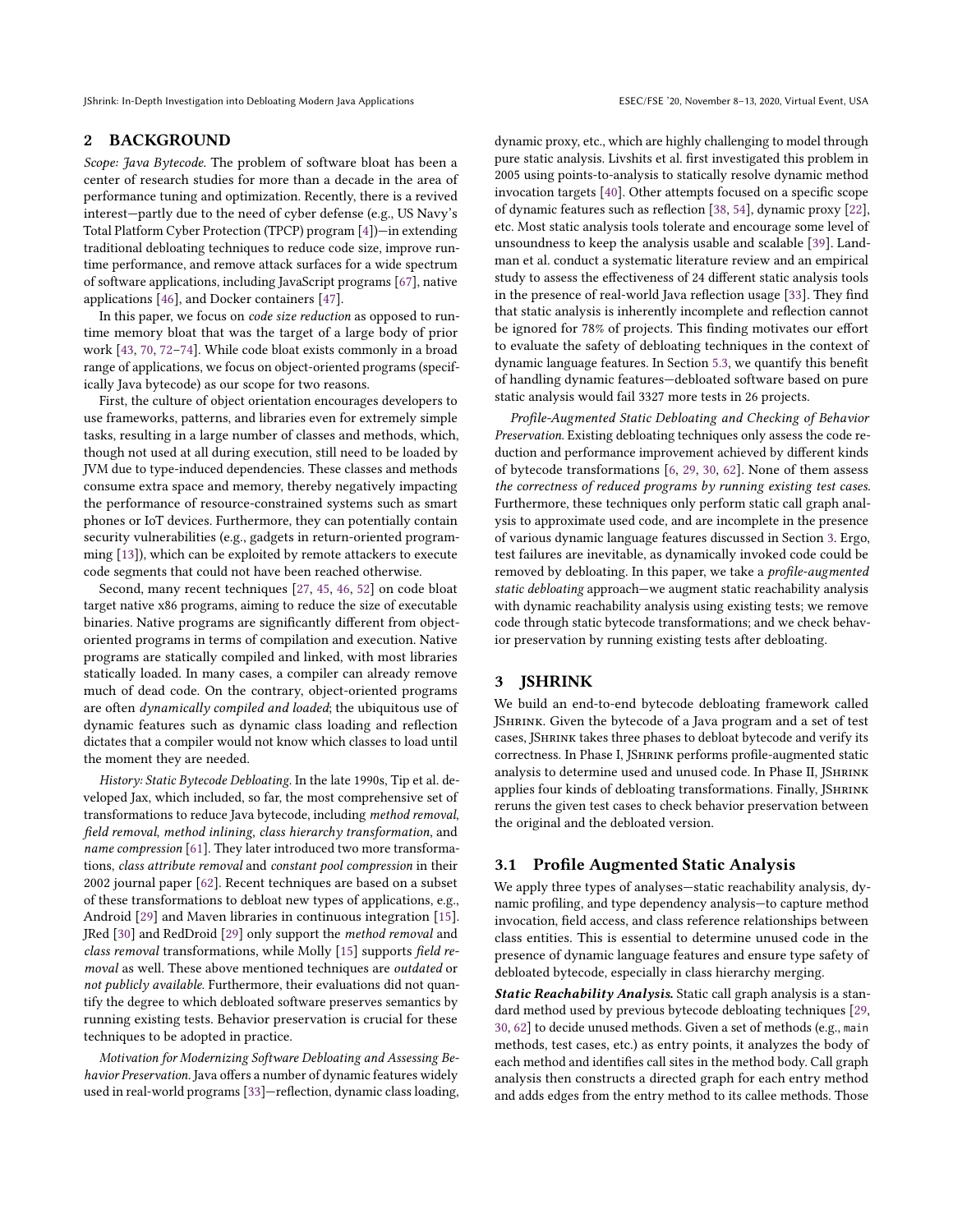callee methods are then treated as new entry points and the process continues until no new methods are found, reaching a fix point.

Due to polymorphism in object-oriented languages, multiple call targets could be invoked from a call site via dynamic dispatching, depending on the runtime type of the receiver object. Various techniques have been proposed to approximate possible targets of a dynamic dispatch, e.g., class hierarchy analysis (CHA) [\[17\]](#page-10-18), 0-CFA [\[26,](#page-10-19) [53\]](#page-11-17), rapid type analysis (RTA) [\[9\]](#page-10-20), points-to analy-sis [\[37,](#page-10-21) [51\]](#page-11-18), etc. Specifically, JSHRINK leverages CHA to construct call graphs, which identifies all corresponding method implementations of a callee in the subclasses of the declared receiver object type and considers them as potential call targets. We perform a wholeprogram analysis, including application code, imported third-party libraries, and JRE, to build call graphs. In addition, we use ASM [\[12\]](#page-10-22) to analyze field accesses in each method and extend the call graphs with field access information.

Dynamic Reachability Analysis. We initially considered using a lightweight dynamic analysis approach called TamiFlex [\[11\]](#page-10-23), as it is a well known technique for addressing unsoundness caused by Java reflection. Tamiflex instruments Java reflection call sites to capture method calls and field accesses via reflection at runtime. However, TamiFlex is designed for reflection APIs only and lacks support for other dynamic features, leading to many test failures (Section [5.4\)](#page-7-0). To systematically account for dynamic features, we define a comprehensive list of dynamic features based on Sui et al. [\[58\]](#page-11-19). All the following dynamic features except serialized class loading appear in our benchmark of 26 modern Java applications, indicating the necessity of handling them properly to ensure debloating safety.

- (1) Reflection is a dynamic feature that enables users to dynamically instantiate classes, access fields, and invoke methods. It is widely used in modern Java context and is the foundation for many frameworks such as Spring and JUnit [\[33\]](#page-10-5).
- (2) Reflection with ambiguous resolution refers to a special case where multiple potential targets exist (e.g., overloading methods with different return types) for a dynamic invocation via reflection. Such bytecode is often generated by bytecode manipulation instead of by standard compilers.
- (3) Dynamic classloading involves classes loaded through custom class loaders.
- (4) Dynamic proxy refers to the proxy feature that dynamically creates invocation handlers for a class and its methods.
- (5) Invokedynamic is a new bytecode instruction introduced in Java 7 that enables dynamic method invocation via method handlers. It is often used to support lambda expressions.
- (6) Serialization refers to dynamically loaded classes via class deserialization.
- (7)  $\frac{7}{7}$  *Java Native Interface* ( $\frac{7}{1}$ ) is a framework that enables Java to call and be called by native code. This benchmark includes two programs that have callbacks from native code via JNI.
- (8) sun.misc.Unsafe is a low-level Java API that can be used to directly manipulate JVM memory at runtime, e.g., dynamically loading classes, throwing exceptions, swapping instances, allocating new instances, etc.

We develop our own native profiling agent called *Jmtrace*, which instruments method invocations using JVM TI APIs [\[3\]](#page-10-24) to inject logging statements at the entry and exit of each method in a class

ESEC/FSE '20, November 8–13, 2020, Virtual Event, USA Bobby R. Bruce, Tianyi Zhang, Jaspreet Arora, Guoqing Harry Xu, and Miryung Kim

<span id="page-3-0"></span>Table 1: Capability of Handling Different Dynamic Features

|                       | Static Tamiflex Imtrace |  |
|-----------------------|-------------------------|--|
| Reflection            |                         |  |
| Reflection-ambiguous  | ∩                       |  |
| Dynamic class loading |                         |  |
| Dynamic proxy         |                         |  |
| Invokedynamic         | ∩                       |  |
| INI                   |                         |  |
| Serialization         |                         |  |
| Unsafe                |                         |  |

during class loading. Table [1](#page-3-0) compares the capability of handling different kinds of dynamic features between static call graph analysis, TamiFlex, and Jmtrace. JSHRINK runs given test cases and identifies dynamic method calls that do not exist in static call graphs but are invoked during test execution. Then JSHRINK initiates another round of static reachability analysis using those dynamically invoked methods as entry points. Note that we only use dynamic profiling to augment static analysis, instead of replacing static analysis with dynamic analysis. In case of low test coverage from existing tests, this augmentation lets JSHRINK retain functionality statically reachable from user-specified entry points, such as public methods, main methods, and method entries from existing test cases. It should be noted that while Jmtrace improves our reachability analysis, its effectiveness is entirely dependent on the coverage of the tests provided. A test suite with low code-coverage will have a lower chance of uncovering dynamic features, which may utilized by an end-user, than a test suite with higher code-coverage.

JVM TI APIs only permit instrumentation of method bodies. As such Jmtrace is not capable of identifying fields dynamically accessed via reflection. Therefore, we customize TamiFlex to instrument only reflection calls related to field accesses and use it together with Jmtrace. Instrumentation to other reflection calls is disabled to avoid redundant profiling.

Type Dependency Analysis. Traditional reachability analysis only keeps track of invoked methods and accessed fields, which is sufficient for method and field removal. Previous debloating techniques consider a class unused if none of its methods or fields are reachable from entry points [\[29,](#page-10-14) [30,](#page-10-4) [61\]](#page-11-5). However, we find this definition of unused classes is problematic in practice. Modern Java allows developers to reference classes in various ways, not just limited to variable and method declaration or class inheritance, but through pluggable annotations, class literals, throws clauses, etc. A program can thereby reference a class without instantiating it, or directly access any of its methods of field members. In such a case, removing reference-only classes that do not have any method or field usage will cause a bytecode verification failure during class loading in the JVM or lead to a ClassNotFoundException at runtime. It is crucial to ensure type safety during class removal and class hierarchy collapsing. Therefore, JShrink builds type dependency graphs by scanning through Java bytecode using ASM. If a class A is referenced by a class B, we add an edge from B to A in the graph.

Based on static analysis, profiling of dynamic features, and typedependency analysis, JSHRINK determines unused code at four granularities, listed below. We use "class" as a general term for concrete classes, abstract classes, and interfaces in Java.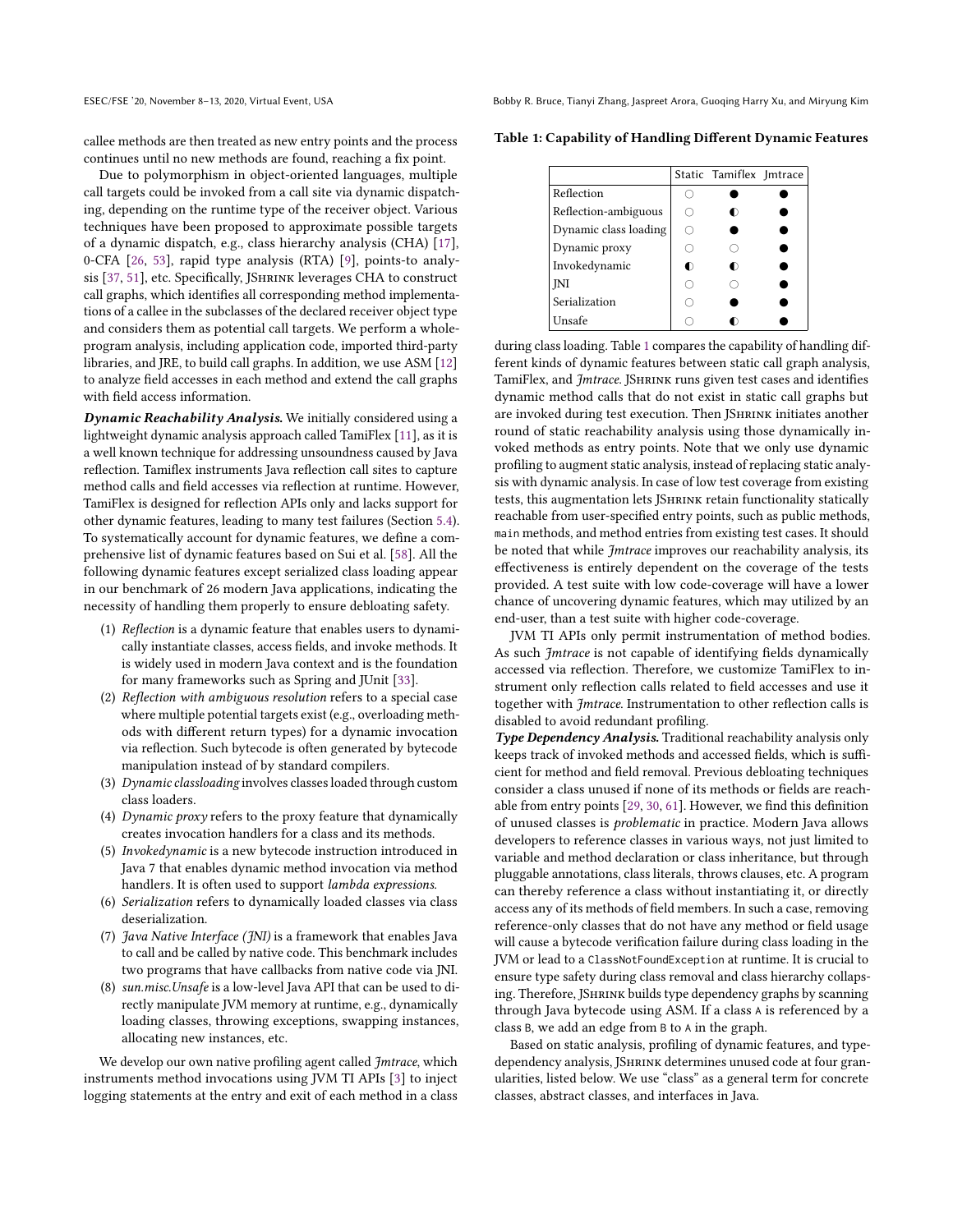- Unused Method: A method is unused if it is not reachable from any given entry point in the call graphs.
- Unused Field: A field is unused if it is not accessed by a used method in a call graph or dynamically accessed via reflection.
- Unused Class: A class is considered unused if none of the following three conditions are satisfied: (1) A method in the class is reachable from given entry points; (2) A field in the class is reachable from given entry points; (3) A descendant of this class in the class hierarchy is used.
- Reference-only Class: A class is not used but referenced by another used or reference-only class based on given type dependency graphs. This is a special category of classes not handled safely by existing debloating techniques [\[29,](#page-10-14) [30,](#page-10-4) [61\]](#page-11-5). In prior work, unused classes are completely removed if none of their class members are reachable. However, we find that this is an unsafe choice, causing many ClassNotFoundErrors at runtime. Therefore, JSHRINK partially debloats referenceonly classes to ensure type safety, as explained in class hierarchy collapsing.

# 3.2 Bytecode Debloating Transformations

Inspired by Tip et al. [\[61\]](#page-11-5), JShrink provides the following bytecode debloating transformations.

Unused Method Removal. JShrink provides three method removal options—(1) completely remove the definition of an unused method, (2) only remove the body of an unused method but keep the method header, and (3) replace the method body with a warning statement indicating the method is removed. To safely wipe a method body, JShrink injects bytecode instructions to return dummy values if the return type is not void. The first option could achieve maximum code size reduction at the cost of safety, as it may lead to NoSuchMethodError if a removed method is triggered in future usages. With the second and the third options, unused methods are still defined in bytecode and thus programs will fail gracefully without catastrophic program crashes. The third option is the most informative, as it lets a user know which method is invoked at runtime but not captured by static analysis or given test cases. Our results in Section [5](#page-6-1) uses the first option as default, but a user may choose the other two options in JSHRINK.

Unused Field Removal. Given an unused field, JSHRINK completely removes its definition. Note that this transformation should be used in pair with method removal. If those unused methods accessing an unused field are not removed, JVM will report FieldNotFoundError that crashes the debloated software. Enabling this transformation alone requires fine-grained transformation within a method body, e.g., removing all field access instructions and subsequent instructions with data dependencies to the field.

Method Inlining. JSHRINK inlines a method if the method has only one call site in the call graph and the method is the only call target the callsite. The former ensures that JSHRINK does not introduce code duplication during inlining, while the latter is crucial for semantic preservation in case of polymorphism.

Type safety of method inlining is widely discussed in the com-piler literature [\[24,](#page-10-25) [25\]](#page-10-26). To ensure type safety, JSHRINK applies three

constraints. First, JShrink does not inline class constructors. Second, JShrink does not inline native methods, abstract methods, and interface methods as they do not have method bodies. Third, JShrink does not inline a method if it accesses other class members that become invisible after inlining (detailed in Section [3.3\)](#page-4-0). JSHRINK also does not inline synchronized methods.

Class Hierarchy Collapsing. JSHRINK performs two basic transformations to collapse class hierarchy. The first, more sophisticated, transformation is to merge a base class  $X$  and a subclass  $Y$ , if  $Y$ is the only used subclass of  $X$ . JSHRINK checks if, for any overridden method m′ in Y, and the corresponding original method  $m$ , only one of either  $m$  and  $m'$  is used. If both are used, JSHRINK does not collapse the classes. If this rule was not enforced, JVM would not delegate an invocation on  $m$  to its overridden method,  $m'$ , based on the real type of the receiver object at runtime. The second transformation is to remove unused classes. For a reference-only class, JShrink removes its class members and only retains the class header to avoid ClassNotFoundError. If a reference-only class is a concrete class, JShrink injects a default constructor as enforced by JVM. If a reference-only class is an interface, JSHRINK keeps those method declarations whose implementations in a subclass are used.

To implement the first transformation of merging a subclass Y into a base class  $X$ , JSHRINK takes three steps. First, it moves all used method and field members of  $X$  into  $Y$  while removing unused class members in Y. Secondly, it updates all references to the merged subclasses, their method and field members, to their new locations after merging. During the merging and updating process, name conflicts may occur due to method overloading rules enforced by Java. For instance, class B may have overloaded methods void m(A a) and void m(SubA a). After merging SubA to A and updating the parameter type of the second method in B, the signatures of the two methods become identical. Therefore, to handle name conflicts, JShrink renames methods and further updates references to those renamed methods as needed. Since class constructors cannot be renamed, in instances where naming conflicts with them, JSHRINK adds a new dummy integer parameter to "rename" a constructor and update all call sites of the renamed constructor by pushing an integer value, 0, on the stack.

Checkpointing. While experimenting with real-world Java projects, we note that test failures may still occur due to rare but challenging corner cases caused by known limitations of JVMTI and Soot (Section [5.3\)](#page-6-0). Therefore, JShrink implements an additional strategy of checkpointing to ensure safety. It checkpoints each type of debloating transformation, runs tests, and reverses failure-inducing transformations.

# <span id="page-4-0"></span>3.3 Implementation and Nuanced Extensions

We implement those bytecode debloating transformations using Soot [\[64\]](#page-11-9). We use the CHA implementation in Soot for static analysis, and ASM [\[12\]](#page-10-22) to gather field accesses. We implement Jmtrace using JVM TI APIs. We highlight several nuanced extensions that we designed to ensure type safety and behavior preservation.

(1) Co-variant return type. From Java 5 onward, JVM supports covariant return types, which allow an overridden method to have a return type different to the original. Therefore, instead of simply comparing whether two method signatures are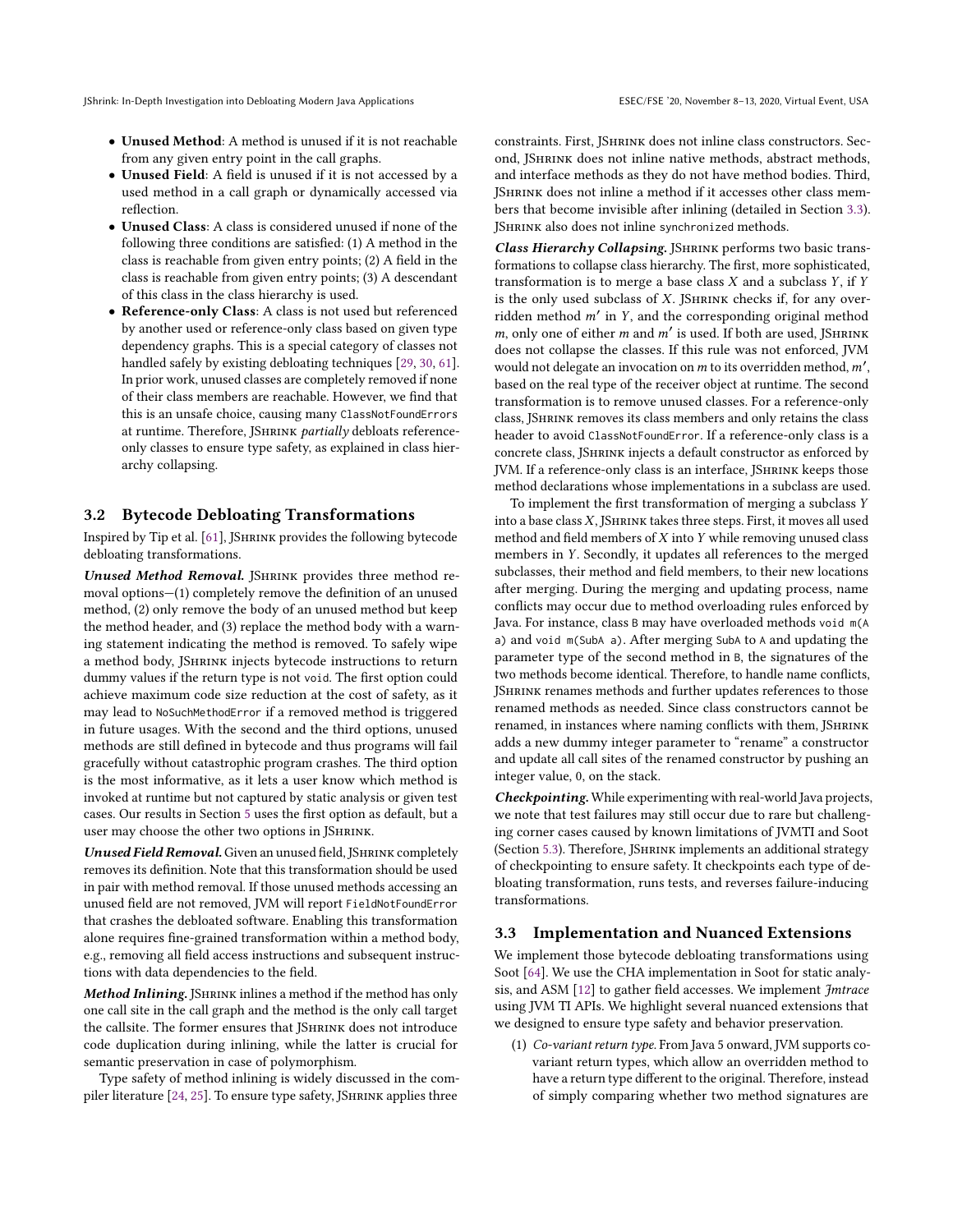the same, JSHRINK accounts for co-variant return types to determine overridden methods when merging two classes. Otherwise, JVM will throw a verification error.

- (2) Class member visibility. When inlining a method or merging a class, it is important not to break access controls. If method  $m$  from class  $A$  is to be inlined into class  $B$ . ISHRINK enforces that m does not call other private methods in A. Otherwise, JVM will raise IllegalAccessError since those private methods are not visible to B. Similarly, if subclass A is in a different package compared with its superclass B and A contains a protected method that is called by another class  $C$  in the same package as  $A$ , merging  $A$  into  $B$  will cause IllegalAccessError since <sup>A</sup>.<sup>m</sup> becomes invisible to <sup>C</sup> after moving to a different package. Before merging a class to a different package, JShrink checks whether a protected method or field will become invisible after merging.
- (3) Lambda expression. Lambda expressions are introduced in Java 8. They are anonymous functions that can be passed as parameters to method calls. For example, in  $v$ . for Each(x ->  $A.foo()$ , the lambda  $x \rightarrow A.foo()$  is passed to the for Each method and could be executed at runtime. Therefore, the method call foo must be captured by call graph analysis. This expression can be rewritten to v. for Each $(A: foo(x))$  using the new method reference operator "::". JSHRINK checks for both cases and adds missing edges between the caller and method calls in a lambda expression to call graphs.
- (4) Class literals. Class literals such as X.class are compiled to string constants in Java bytecode. It is critical to identify class references via class literals and add them to type dependency graphs to avoid ClassNotFoundError. JShrink identifies class literals by matching "\*.class" against string constants used in a class. JShrink also updates the class literal of a merged class to its superclass to avoid ClassNotFoundError.
- (5) Method inheritance. Merging classes in presence of both method overriding and inheritance could be problematic. Suppose a base class A inherits a method m from its super class B and its subclass C overrides m. If A.m is reachable from an entry point, it is hard to decide whether A.m is actually invoked on A objects or B objects due to polymorphism. If A.m is only invoked on A objects, we can safely merge class C into B even when the overridden method C.m is also used. However, if A.m is invoked on B objects, moving C.m into B will alter the dynamic patching behavior. In such a case, JSHRINK make a conservative choice of not merging a subclass to its base class, if (1) the base class inherits a used method from its superclass or an ancestor, (2) the subclass also overrides the same method, and (3) the overridden method is also used.

In summary, compared with prior work, JSHRINK makes the following major extensions to handle modern Java: (1) augmenting static reachability analysis with JVM TI based dynamic profiling, (2) incorporating type dependency analysis, (3) extending method inlining and class hierarchy collapsing transformations to ensure type safety, and (4) all nuanced extensions in Section [3.3](#page-4-0) to handle new language features properly.

# 4 BENCHMARK

We build an automated infrastructure to construct a benchmark. It uses the Google BigQuery API [\[2\]](#page-10-27) to query GitHub projects and automatically applies a rigorous set of filtering criteria listed below to include real-world, popular Java projects on GitHub.

- Popular Java projects. To obtain popular Java projects, our infrastructure chooses projects with at least 100 GitHub stars.
- Automated build system. Our infrastructure requires a standardized API to automatically resolve library dependencies, compile target projects, and run test cases. The current implementation supports Maven [\[42\]](#page-10-7), a popular build system used in Java, but could be easily extended to support other build systems such as Gradle.
- Compilable. After downloading those projects, we exclude those that induce build failures in our environment (an Amazon r5.xlarge instance with Ubuntu 18.04 and JDK 1.8.0), due to specific hardware or library configurations.
- Executable tests. We rely on test cases to evaluate to what extent debloated software preserves its original behavior. Therefore, after compiling a project, our infrastructure runs the Maven test command and parses generated test reports to identify the number of test cases and test failures. Projects with no test or any test failure are excluded.
- No JVM verification errors. Note that, when Soot writes code from its intermediate language, Jimple, back to bytecode, it automatically applies several optimizations such as constant pool compression. Therefore, we first pre-process all Java bytecode using Soot to fairly measure code size reduction achieved by JShrink. In this pre-processing step, fatal JVM verification errors could occur in some Java projects. We discard those projects due to JVM verification errors.
- No Timeout. Our infrastructure enforces a timeout constraint on the profile-augmented static analysis, since generating call graphs for some projects may take an excessively long time. We set this timeout to 10 hours.

<span id="page-5-1"></span>

|           | Stars  |       |     |         | Tests   Libs   SLOC (App Only)   Size (KB: App+Libs) <sup>1</sup> |
|-----------|--------|-------|-----|---------|-------------------------------------------------------------------|
| Max       | 16.209 | 1.081 | 69  | 99,779  | 114,312                                                           |
| Min       | 188    |       | 0   | 328     | 30                                                                |
| Mean      | 3.135  | 237   | 15  | 14.729  | 15,734                                                            |
| Median    | 2.000  | 60    | 9   | 5.863   | 3,193                                                             |
| Total     | 69189  | 5213  | 332 | 324,035 | 346,160                                                           |
| <b>SD</b> | 3,595  | 370   | 17  | 22.288  | 30,766                                                            |

#### Table 2: Project statistics

The final benchmark in Table [3](#page-7-1) covers a wide spectrum of Java programs, including popular libraries, web applications, development frameworks, and desktop applications. Table [2](#page-5-1) summarizes the statistics for those 26 benchmark programs. All are popular GitHub projects with a median of 2,000 stars. The average number of test cases and external library dependencies are 237 and 15 respectively. The total size of the projects (inclusive of library dependencies) range from 30KB to 112MB with a median of 3MB.

<span id="page-5-0"></span><sup>&</sup>lt;sup>1</sup>The total size is that of project and library dependencies in their compiled states.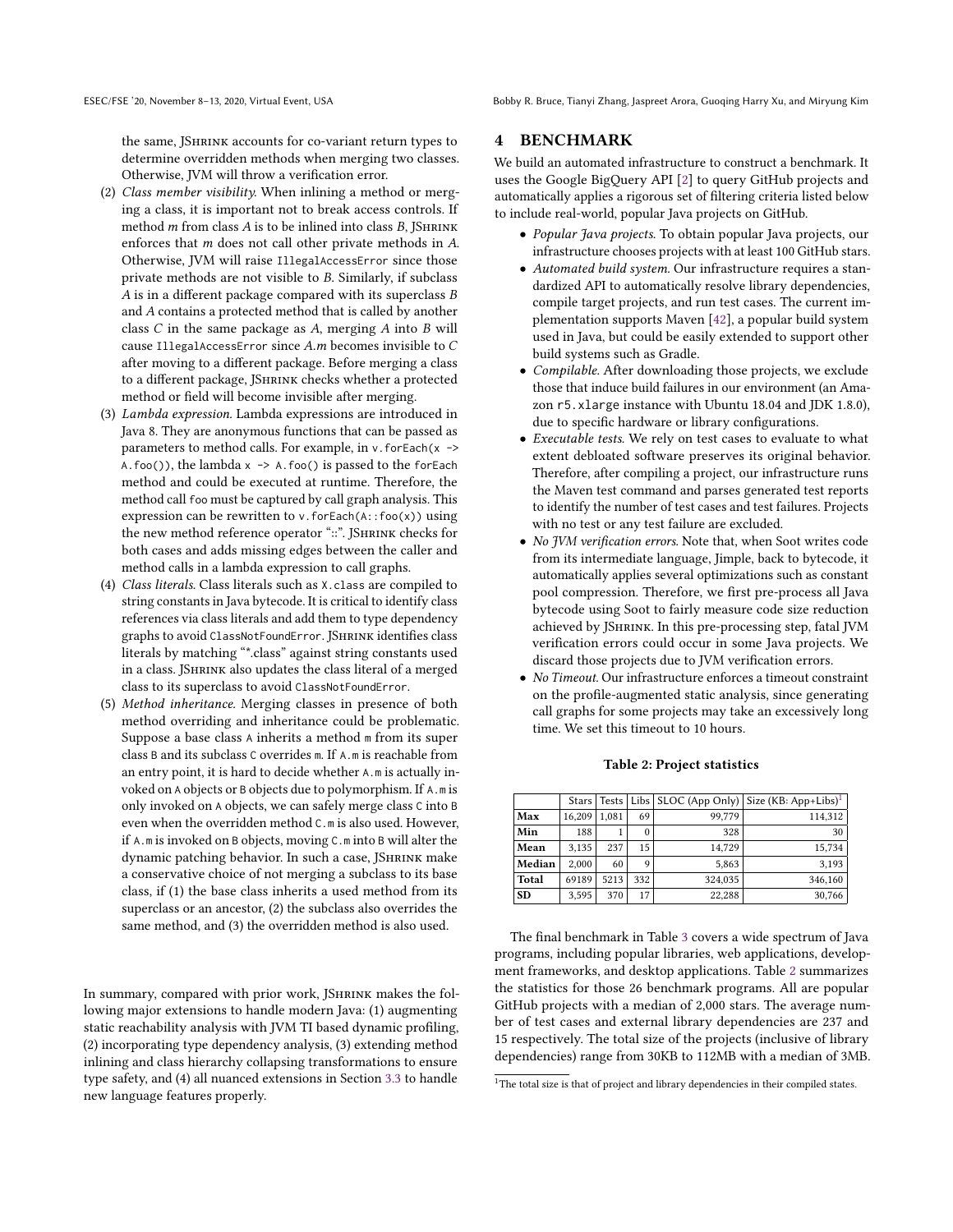Cobertura [\[1\]](#page-10-28) reports 34.1% statement coverage by their existing tests, which we use for assessing behavior preservation after debloating. In selecting our benchmark, we deliberately choose a wide variety of domains with varying size. We are aware of no language construct unique to specific domains that would make JSHRINK an unworkable solution elsewhere.

# <span id="page-6-1"></span>5 EXPERIMENTS

We run JSHRINK on the benchmark of 26 Java projects and compare it with three existing techniques to answer the following questions:

- RQ1 How much Java byte code reduction is achievable when applying different kinds of transformations?
- RQ2 To what extent program semantics is preserved when debloating software?
- RQ3 What are the trade-offs between debloating potential and preservation of software semantics?
- RQ4 How robust is the debloated software to unseen executions such as new test cases?

#### 5.1 Experiment Setup and Baselines

Our experiments run on an Amazon r5.xlarge instance (3.1 GHz 4-core Intel Xeon Platinum processor, 32GB Memory) with Ubuntu 18.04 and JDK 1.8.0 installed. We choose this standard cloud-based setup to ease the replication effort for other researchers. We compare JShrink with Jax [\[61\]](#page-11-5), JRed [\[30\]](#page-10-4), and ProGuard [\[6\]](#page-10-2). Since both Jax and JRed are not available, we faithfully re-implement them based on their paper descriptions.

 $\int$ *Jax* includes the most comprehensive set of bytecode transformations. To replicate Jax, we adapt JSHRINK to use static call graph analysis only and disable Section [3.3'](#page-4-0)s extensions. Jax imposes an additional constraint that requires unused, to-be-removed classes not to have any derived classes. So we modify the class collapsing transformation accordingly.

JRed only supports method removal and class removal. Like Jax, JRed relies on static call graph analysis only. To replicate JRed, we adapt JSHRINK to use static call graph analysis exclusively, only enable unused method removal and unused class removal, and disable all extensions from Section [3.3.](#page-4-0)

ProGuard is a public software that shrinks and obfuscates Java bytecode. It has been integrated into Android SDK and is widely used to optimize Android applications. Similar to Jax and JRed, Pro-Guard performs static analysis only. It does not construct call graphs but instead traverses bytecode instructions in a given method to calculate a transitive closure of all referenced classes, methods, and fields. ProGuard has some static analysis support for Java reflection but is not accurate, since it only analyzes hardcoded strings passed into a pre-defined set of reflection APIs. As ProGuard is publicly available, we evaluate it directly. We use version 6.3.

#### 5.2 RQ1: Code Size Reduction

To answer RQ1, we apply the four transformations in JShrink on each project individually and en-masse. The evaluations of Jax [\[61\]](#page-11-5) and JRed [\[30\]](#page-10-4) in their original papers only use main methods as the entry points. However, we find that many projects (such as gson and java-apns in our benchmark) are library projects whose public classes and methods are potentially invoked by downstream client projects. Therefore, in our experiments, we make a conservative choice of setting all public methods, main methods, and test methods as entry points to maximally approximate possible usage.

We report the size reduction of bytecode only, excluding resource files. Column Transformations in Table [3](#page-7-1) shows the size reduction ratio achieved by each transformation. Compared with the other three transformations, method removal (Column MR) is the most effective in size reduction, achieving an average of 11.0% reduction (up to 42.2%). Method inlining (Column MI) and field removal (Column FR) reduce bytecode by 2.1% and 1.0% respectively on average. Class hierarchy collapsing (Column CC) only achieves a minimal reduction of 0.1% on average (up to 0.6%).

Column Code Size Reduction in Table [3](#page-7-1) shows the size reduction achieved by all transformations, compared with Jax, JRed, and ProGuard. Specifically, Column JShrink-C shows the size reduction when enabling the checkpoint feature to automatically reverse failure-inducing transformations. When applying all transformations together, JShrink can reduce a project by up to 46.8% (14.2% on average). Checkpointing only has a minimal impact on size reduction (0.9% less reduction) while achieving 100% semantic preservation. JRed has the smallest size reduction (13% on average). This is because JRed only supports two kinds of transformations, method removal and class removal. Though both Jax and JSHRINK support the same set of transformations, Jax achieves a larger size reduction, 17.0% in comparison to 14.2% in JSHRINK for two reasons. First, JShrink retains dynamically called methods and loaded methods. Second, JSHRINK partially debloats reference-only classes, while Jax completely removes them.

ProGuard crashes on two projects due to a known bug while per-forming partial evaluation on strings [\[5\]](#page-10-29). Compared with JSHRINK, ProGuard reduces code more aggressively (33.8% on average). A main reason is that it performs static reference-based analysis, producing a smaller set of reachable methods. Indeed, for some projects (e.g., jvm-tools and gwt-cal), ProGuard achieves significantly more code reduction than JShrink without breaking any tests. However, in general, ProGuard causes 6X more test failures than JShrink, as elaborated in the next section.

# <span id="page-6-0"></span>5.3 RQ2: Semantic Preservation

Code size reduction, however, is only meaningful if the semantics of the target program is preserved. To assess how closely JSHRINK preserves program semantics, we run existing test cases before and after debloating. A program is considered to have broken semantics if there exist any test failures after debloating. Column Test Failures shows the semantic preservation capability of JSHRINK, Jax, JRed, and ProGuard. "✓" denotes a project with no test failure after debloating, while "×" denotes that test failures exist after debloating. The numbers in brackets show the numbers of failing tests.

When checkpointing is enabled, JSHRINK achieves 100% behavior preservation as expected. Disabling checkpointing leads to test failures in 4 projects only. Checkpointing does not cause significant loss in size reduction, because a single kind of transformation, class hierarchy collapsing, leads to most test failures (75 of 81) while contributing the least in size reduction (0.1% on average). The root cause is due to existing bugs in Soot. Soot throws runtime exceptions when rewriting some classfiles, which interferes our ability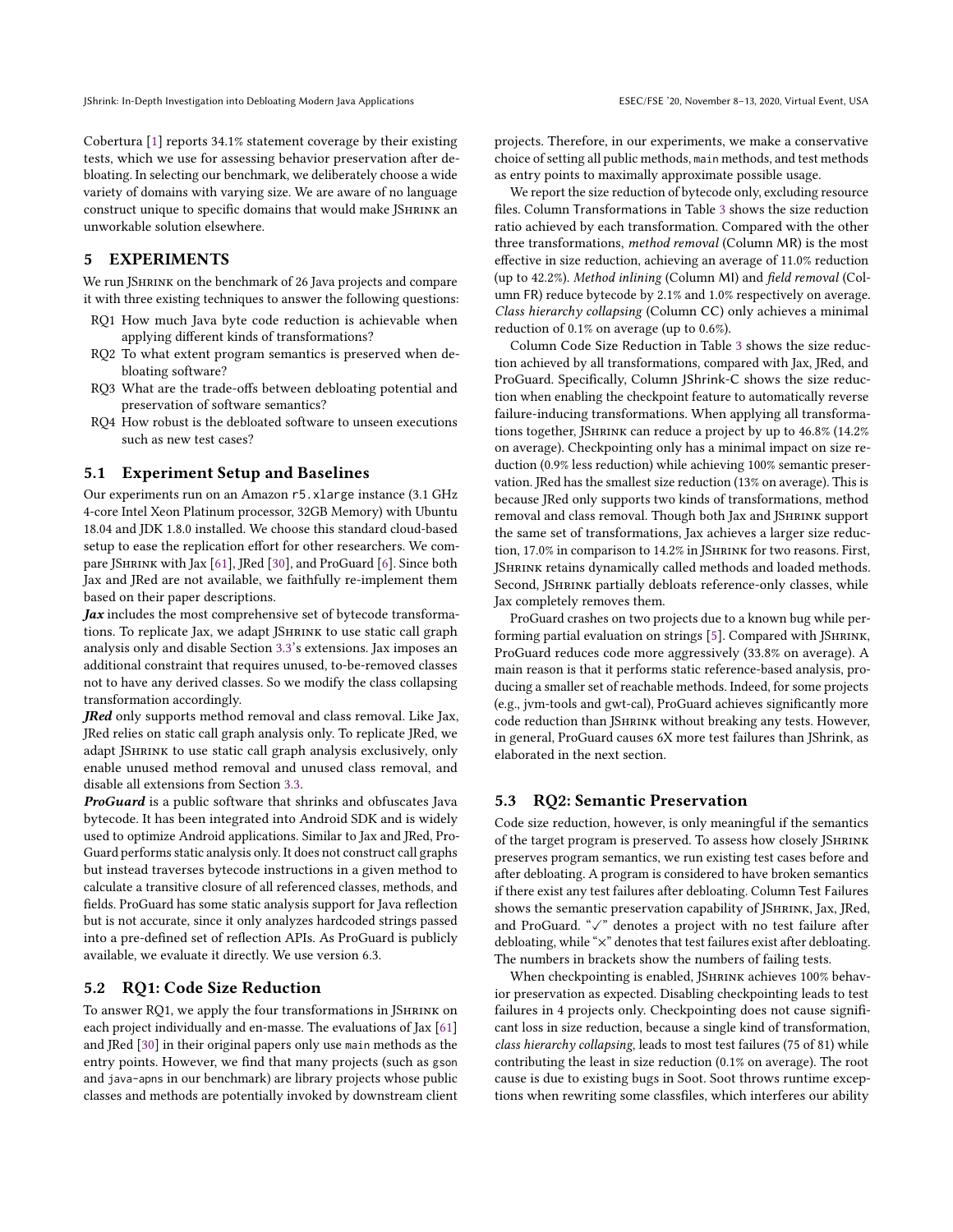<span id="page-7-1"></span>

| Application                   |      | Transformations<br><b>Tests</b> |                          |                          | Code Size Reduction      |                          |                          |                 |                          |           | <b>Test Failures</b>     |                  |                          |                  |                  |                  |                  |
|-------------------------------|------|---------------------------------|--------------------------|--------------------------|--------------------------|--------------------------|--------------------------|-----------------|--------------------------|-----------|--------------------------|------------------|--------------------------|------------------|------------------|------------------|------------------|
|                               | MR   | <b>FR</b>                       | CC                       | MI                       | <b>IRed</b>              | lax                      | ProGuard                 | <b>TamiFlex</b> | <b>IShrink</b>           | IShrink-C | <b>IRed</b>              | lax              | ProGuard                 | <b>TamiFlex</b>  | <b>IShrink</b>   | IShrink-C        |                  |
| jym-tools                     | 102  | 1.7%                            | 0.6%                     | 0.0%                     | 2.0%                     | 2.2%                     | 5.2%                     | 12.2%           | 4.2%                     | 4.2%      | 4.2%                     | $\checkmark$ (0) | $\times$ (102)           | $\checkmark$ (0) | $\checkmark$ (0) | $\checkmark$ (0) | $\checkmark$ (0) |
| bukkit                        | 906  | 15.4%                           | 1.2%                     | 0.2%                     | 1.9%                     | 19.8%                    | 24.0%                    | 72.7%           | 18.5%                    | 18.5%     | 18.5%                    | $\times$ (906)   | $\times$ (906)           | $\times$ (3)     | $\times$ (39)    | $\checkmark$ (0) | $\checkmark$ (0) |
| qart4j                        |      | 42.2%                           | 3.7%                     | 0.2%                     | 0.9%                     | 58.0%                    | 64.2%                    | 84.8%           | 46.8%                    | 46.8%     | 46.8%                    | $\checkmark$ (0) | $\checkmark$ (0)         | $\checkmark$ (0) | $\checkmark$ (0) | $\checkmark$ (0) | $\checkmark$ (0) |
| dubbokeeper                   |      | 13.8%                           | 1.5%                     | 0.2%                     | 1.9%                     | 17.2%                    | 20.9%                    | 73.1%           | 17.3%                    | 17.3%     | 17.3%                    | $\times$ (1)     | $\times$ (1)             | $\checkmark$ (0) | $\checkmark$ (0) | $\checkmark$ (0) | $\checkmark$ (0) |
| frontend-maven-plugin         | 6    | 18.7%                           | 1.6%                     | 0.2%                     | 2.0%                     | 24.3%                    | 28.2%                    | 65.8%           | 22.4%                    | 22.4%     | 22.4%                    | $\checkmark$ (0) | $\checkmark$ (0)         | $\checkmark$ (0) | $\checkmark$ (0) | $\checkmark$ (0) | $\checkmark$ (0) |
| gson                          | 1050 | 0.3%                            | 0.8%                     | 0.0%                     | 4.4%                     | 0.4%                     | 5.8%                     | 2.3%            | 5.5%                     | 5.5%      | 5.5%                     | $\times$ (1)     | $\times$ (1)             | $\times$ (58)    | $\checkmark$ (0) | $\checkmark$ (0) | $\checkmark$ (0) |
| disklrucache                  | 61   | 0.1%                            | 1.3%                     | 0.0%                     | 0.2%                     | 0.1%                     | 1.9%                     | 0%              | 1.7%                     | 1.7%      | 1.7%                     | $\checkmark$ (0) | $\checkmark$ (0)         | $\checkmark$ (0) | $\checkmark$ (0) | $\checkmark$ (0) | $\checkmark$ (0) |
| retrofit1-okhttp3-client      | 9    | 8.4%                            | 0.9%                     | 0.0%                     | 2.2%                     | 11.0%                    | 14.5%                    | 22.7%           | 12.3%                    | 11.5%     | 11.5%                    | $\times$ (9)     | $\times$ (9)             | $\times$ (3)     | $\times$ (3)     | $\checkmark$ (0) | $\checkmark$ (0) |
| rxrelay                       | 58   | 15.7%                           | 1.1%                     | 0.0%                     | 0.7%                     | 17.5%                    | 19.3%                    | 63.5%           | 17.5%                    | 17.5%     | 17.5%                    | $\times$ (28)    | $\times$ (58)            | $\checkmark$ (0) | $\checkmark$ (0) | $\checkmark$ (0) | $\checkmark$ (0) |
| rxreplayingshare              | 20   | 20.1%                           | 0.9%                     | 0.2%                     | 0.9%                     | 24.1%                    | 27.5%                    | 91.9%           | 22.1%                    | 22.1%     | 22.1%                    | $\times$ (20)    | $\times$ (20)            | $\checkmark$ (0) | $\checkmark$ (0) | $\checkmark$ (0) | $\checkmark$ (0) |
| junit4                        | 1081 | 1.7%                            | 0.5%                     | 0.1%                     | 4.8%                     | 2.3%                     | 8.0%                     | 9.0%            | 6.5%                     | 6.8%      | 1.4%                     | $\times$ (1081)  | $\times$ (1081)          | $\times$ (43)    | $\times$ (17)    | $\times$ (13)    | $\checkmark$ (0) |
| http-request                  | 163  | 0.2%                            | 2.6%                     | 0.0%                     | 3.8%                     | 0.3%                     | 6.7%                     | 0.1%            | 6.6%                     | 6.6%      | 6.6%                     | $\checkmark$ (0) | $\checkmark$ (0)         | $\times$ (15)    | $\checkmark$ (0) | $\checkmark$ (0) | $\checkmark$ (0) |
| lanterna                      | 34   | 0.2%                            | 0.8%                     | 0.6%                     | 1.9%                     | 0.2%                     | 2.4%                     | 0%              | 1.9%                     | 2.0%      | 2.0%                     | $\checkmark$ (0) | $\times$ (34)            | $\checkmark$ (0) | $\checkmark$ (0) | $\checkmark$ (0) | $\checkmark$ (0) |
| java-apns                     | 111  | 13.8%                           | 1.3%                     | 0.3%                     | 3.4%                     | 16.0%                    | 21.9%                    | 34.4%           | 18.9%                    | 18.9%     | 18.9%                    | $\times$ (9)     | $\times$ (107)           | $\times$ (18)    | $\checkmark$ (0) | $\checkmark$ (0) | $\checkmark$ (0) |
| mybatis-pagehelper            | 106  | 20.1%                           | 1.4%                     | 0.1%                     | 2.3%                     | 25.5%                    | 28.6%                    | 65.0%           | 24.7%                    | 23.9%     | 21.6%                    | $\times(106)$    | $\times(106)$            | $\times$ (83)    | $\times(100)$    | $\times$ (55)    | $\checkmark$ (0) |
| algorithms                    | 493  | 0.0%                            | 0.3%                     | 0.0%                     | 5.1%                     | 0.0%                     | 5.6%                     | 3.8%            | 5.5%                     | 5.5%      | 5.5%                     | $\checkmark$ (0) | $\checkmark$ (0)         | $\checkmark$ (0) | $\checkmark$ (0) | $\checkmark$ (0) | $\checkmark$ (0) |
| fragmentargs                  | 15   | 8.9%                            | 2.7%                     | 0.0%                     | 0.1%                     | 11.0%                    | 14.7%                    | 16.8%           | 11.6%                    | 11.6%     | 0.0%                     | $\times$ (4)     | $\times$ (4)             | $\times$ (4)     | $\times$ (4)     | $\times$ (4)     | $\checkmark$ (0) |
| moshi                         | 835  | 0.2%                            | 0.0%                     | 0.0%                     | 0.0%                     | 0.2%                     | 0.3%                     | 58.2%           | 0.2%                     | 0.2%      | 0.2%                     | $\times$ (835)   | $\times$ (835)           | $\times$ (52)    | $\checkmark$ (0) | $\checkmark$ (0) | $\checkmark$ (0) |
| tomighty                      | 26   | 16.5%                           | 1.5%                     | 0.1%                     | 2.2%                     | 20.7%                    | 24.7%                    | 56.4%           | 20.2%                    | 20.1%     | 20.1%                    | $\checkmark$ (0) | $\checkmark$ (0)         | $\checkmark$ (0) | $\checkmark$ (0) | $\checkmark$ (0) | $\checkmark$ (0) |
| zt-zip                        | 121  | 5.4%                            | 2.4%                     | 0.6%                     | 2.9%                     | 6.4%                     | 13.3%                    | 16.4%           | 11.3%                    | 11.3%     | 11.3%                    | $\times$ (110)   | $\times$ (110)           | $\times$ (115)   | $\checkmark$ (0) | $\checkmark$ (0) | $\checkmark$ (0) |
| gwt-cal                       | 92   | 16.5%                           | 0.7%                     | 0.1%                     | 0.3%                     | 19.4%                    | 20.8%                    | 31.6%           | 17.5%                    | 17.5%     | 17.5%                    | $\times$ (3)     | $\times$ (3)             | $\checkmark$ (0) | $\checkmark$ (0) | $\checkmark$ (0) | $\checkmark$ (0) |
| <b>Java-Chronicle</b>         | 8    | 0.0%                            | 1.1%                     | 1.0%                     | 1.4%                     | 0.0%                     | 3.5%                     | 0.0%            | 3.5%                     | 3.5%      | 3.5%                     | $\checkmark$ (0) | $\checkmark$ (0)         | $\checkmark$ (0) | $\times$ (8)     | $\checkmark$ (0) | $\checkmark$ (0) |
| maven-config-processor-plugin | 77   | 25.4%                           | 3.2%                     | 0.3%                     | 1.0%                     | 31.5%                    | 35.3%                    | 82.0%           | 29.8%                    | 29.8%     | 29.8%                    | $\times$ (21)    | $\times$ (21)            | $\times$ (20)    | $\checkmark$ (0) | $\checkmark$ (0) | $\checkmark$ (0) |
| jboss-logmanager              | 42   | 11.1%                           | 0.5%                     | 0.04%                    | 1.9%                     | 11.7%                    | 14.3%                    | 17.0%           | 26.2%                    | 13.6%     | 13.6%                    | $\checkmark$ (0) | $\checkmark$ (0)         | $\times$ (24)    | $\checkmark$ (0) | $\checkmark$ (0) | $\checkmark$ (0) |
| autoLoadCache                 | 11   | 16.5%                           | 1.5%                     | 0.3%                     | 1.9%                     | 18.2%                    | 21.9%                    | Crash           | 20.2%                    | 20.2%     | 16.5%                    | $\times(10)$     | $\times(10)$             | Crash            | $\times$ (7)     | $\times$ (9)     | $\checkmark$ (0) |
| tprofiler                     | 3    | 4.7%                            | 4.1%                     | 0.0%                     | 1.4%                     | 6.5%                     | 13.5%                    | Crash           | 10.2%                    | 10.2%     | 10.2%                    | $\checkmark$ (0) | $\checkmark$ (0)         | Crash            | $\checkmark$ (0) | $\checkmark$ (0) | $\checkmark$ (0) |
| Total                         | 5432 | $\overline{\phantom{0}}$        | $\overline{\phantom{0}}$ | $\overline{\phantom{0}}$ | $\overline{\phantom{a}}$ | $\overline{\phantom{0}}$ | $\overline{\phantom{0}}$ | $\qquad \qquad$ | $\overline{\phantom{m}}$ |           | $\overline{\phantom{0}}$ | 3174             | 3408                     | 496              | 170              | 81               | $\theta$         |
| Mean                          | 209  | 11.0%                           | 1.0%                     | 0.1%                     | 2.1%                     | 13.0%                    | 17.0%                    | 33.8%           | 15.0%                    | 14.2%     | 13.3%                    |                  |                          |                  | -                |                  |                  |
| Median                        | 60   | 9.9%                            | 1.23%                    | $0.1\%$                  | 1.9%                     | 11.4%                    | 14.6%                    | 19.8%           | 14.8%                    | 12.6%     | 12.5%                    | -                | $\overline{\phantom{0}}$ | -                | -                | -                | -                |

Table 3: Results of debloating the benchmark projects.

to update all classfiles that reference a merged class when collapsing class hierarchies. By simply reverting failure-inducing class collapsing transformations, JShrink avoids most test failures.

By contrast, JRed, Jax, and ProGuard cause test failures in 15, 17, and 11 projects. Without checkpointing, only 81 of 5432 test cases fail after debloating using JShrink. This gives JShrink a test pass rate of 98.5%, in comparison to 41.6%, 37.3%, and 91% by JRed, Jax, and ProGuard respectively. This indicates that incorporating dynamic profiling, type-dependency analysis, and those nuanced extensions are crucial to semantics preservation. The majority of test failures caused by JRed and Jax are due to fatal JVM NoClassDefFoundError and ClassNotFoundException verification errors that crash the entire test execution — for JRed, 10 of 26 projects fail with these fatal exceptions, while using Jax results in 13 projects failing fatally. For ProGuard, most test failures are caused by imprecise static analysis. Though ProGuard strives to handle Java reflection by statically analyzing string arguments passed into a predefined set of reflection APIs, such static analysis is neither accurate nor complete, which justifies our choice of augmenting static analysis with profiling for dynamic language features.

# <span id="page-7-0"></span>5.4 RQ3: Trade-offs

To understand the trade-offs between debloating potential and semantic preservation, we vary entry points for JSHRINK's reachability analysis and compare with an alternative profiler TamiFlex [\[11\]](#page-10-23).

Entry point analysis. As discussed in Section [3,](#page-2-0) JSHRINK functions by running call-graph analysis on entry points. These entry points are a union of two sets: the set of dynamically accessed methods determined via runtime profiling, and the set of all public, main, and test methods, determined via static analysis. While the former

is dependent on the test suite of each project, the latter can be set manually. E.g., a user of JSHRINK may determine that only the main entry point needs to be processed as it is the only known entry point to the application. Such decisions may result in a smaller call-graph and thus increase the debloating potential of a target project. On the other hand, selecting fewer entry points can make the debloated software less robust without complete knowledge of used methods. For example, a method may be removed despite being used by the project via some unexplored entry point.

To understand this trade-off, we run JSHRINK on all our projects using the main method as an entry point, the public methods, and just the test methods alone as entry points. Table [4](#page-7-2) shows the experiment results with the baseline where all such methods are considered as entry points. The size reduction is consistently larger when we select a subset of entry points to the reachability analysis. When targeting the test entry points, projects can be debloated by 36.6% more than our conservative baseline. Though, in every case where a subset of entry points are chosen, the number of test failures increases. While only 1.5% of all tests fail when targeting all entry points, this figure jumps to 3.4%, a 70% increase in test case failures, when selecting a subset. We therefore conclude that the size reduction and robustness depend on what we choose as entry points. If preserving program semantics is a hard constraint, we suggest the conservative choice of setting all possible entry points.

Table 4: Entry Point Analysis.

<span id="page-7-2"></span>

| <b>Entry Point</b>   | Size Reduction | <b>Test Failures</b> |
|----------------------|----------------|----------------------|
| Main, Test, & Public | 14.2%          | 81 (1.5%)            |
| Main Only            | 18.6%          | 186 (3.4%)           |
| App Public Only      | 18.3%          | 157 (2.9%)           |
| Test Only            | 19.4%          | 187 (3.4%)           |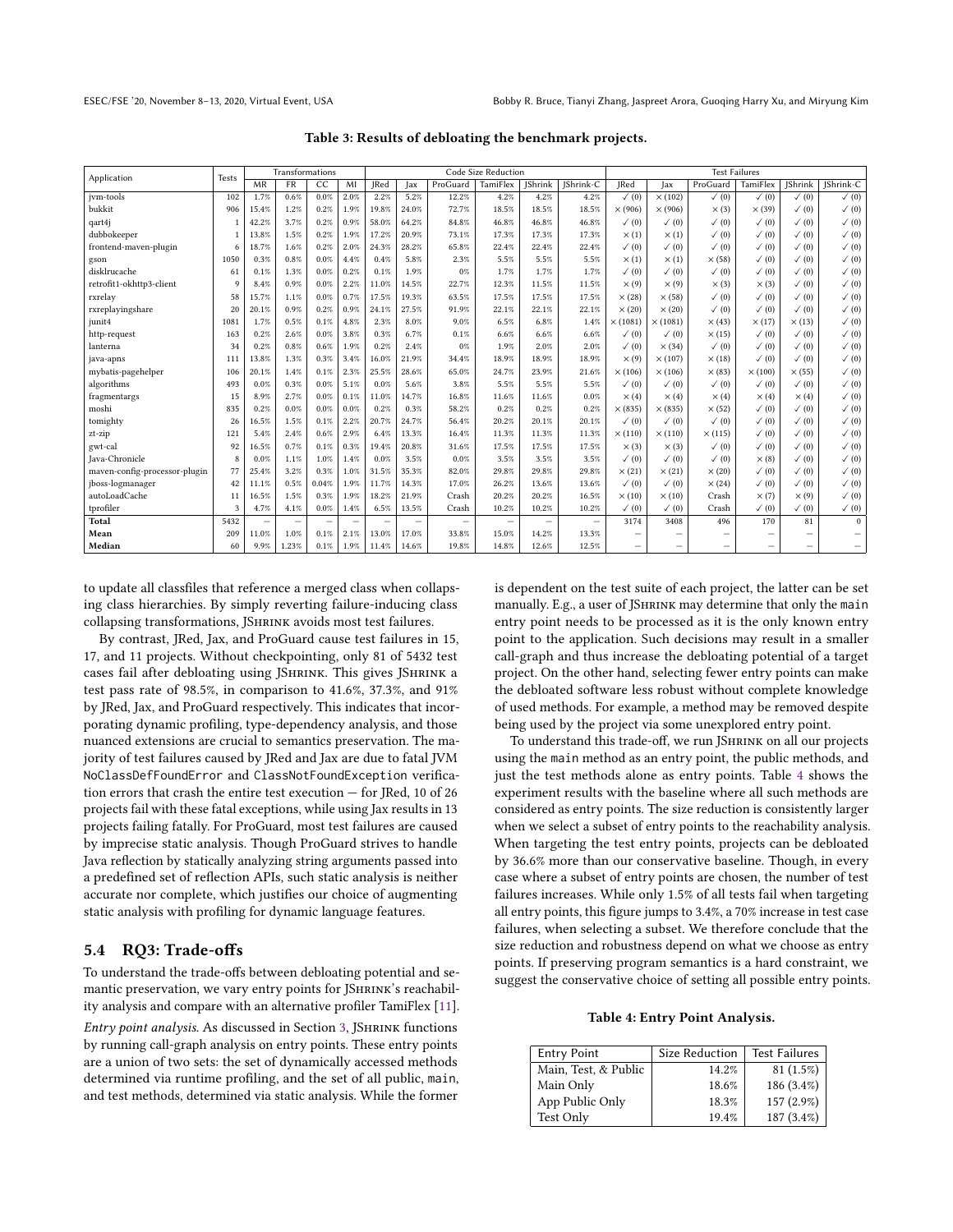Jmtrace vs. TamiFlex. As discussed in Section [3.1,](#page-2-1) our native profiler, Jmtrace, uses JVMTI to instrument method bodies in any classes loaded in a JVM. Therefore, it can capture all dynamically invoked methods. By contrast, TamiFlex [\[11\]](#page-10-23) only instruments a predefined set of reflection APIs and thus is considered more light-weight. The two TamiF. columns in Table [3](#page-7-1) show the size reduction and test failures caused by the TamiFlex variant of JSHRINK. TamiFlex only identifies a subset of dynamic method calls captured by Jmtrace and thus should trim more unreachable methods. However, the size reduction improvement achieved by TamiFlex is trivial, only 0.06% on average. On the other hand, JSHRINK with TamiFlex breaks 52 more test cases in comparison to JSHRINK with Jmtrace.

An in-depth inspection. To investigate which extension aid in improving behavior preservation, we choose one project, java-apns for a thorough investigation into each failure. This is because there are a total of 3174 and 3408 test failures for JRed and Jax respectively; thus, it would be prohibitively time consuming to examine all test failures individually for all projects. Java-apns produces 107 test failures after Jax but was error-free when processed by JSHRINK. We manually examine and determine what extension was responsible for rectifying the failure. Incorporation of Jmtrace reduced test failures by 59%. The rest of the enhancements such as type dependency analysis all contribute to improving a test pass rate, but none was the dominant contributor. This result indicates that handling dynamic language features is absolutely necessary, while each of the remaining enhancements contributes to behavior preservation.

# <span id="page-8-0"></span>5.5 RQ4: Robustness

Finally, we assess the robustness of debloated software by running new tests not seen during dynamic profiling. We use 80% of the original test suite in each project for profiling and debloating. Then we use the remaining 20% as a hold-out test set for examining the robustness of each debloated project. We build this 20% hold-out set by selecting classes with the least number of tests in order. This leaves fewer classes for dynamic profiling and thus we conservatively estimate the number of test successes. For the three projects with one test case, we only use their tests, as is. The hold-out test set contains 42 test cases on average.

JShrink does not cause any test failures in 22 out of 26 projects when running the debloated project on its hold-out test set. JSHRINK causes 3, 5, 45, and 1 test failures in the remaining four projects respectively—retrofit1-okhttps3-client, junit, java-apns, and autoLoadCache. This implies that, though there is a chance that unseen executions may cause runtime exceptions in debloated software, the chance is relatively low  $-$  only 4 out of 26 projects (15%) in our benchmark. This should be attributed to the design choice of using both static reachability analysis and dynamic profiling in JShrink. While dynamic profiling precisely captures all invoked methods in previous executions and handles dynamic features, static reachability analysis over-approximates other potential reachable code from given entry points, improving the robustness of debloated software compared to purely dynamic profiling alone.

## 6 DISCUSSION

While we do not claim that debloating transformations discussed in this paper are 100% our own creations, we made significant extensions to make debloating much safer and evaluate them in a

modern context. In previous work, behavior preservation of debloated programs is never evaluated. Our contribution is to give the software engineering community better understanding of how these debloating transformations perform, especially in terms of behavior preservation, in real-world applications with dynamic language features. We provided evidence that existing transformations suffered from poor behavior preservation. By further incorporating new components to ensure type safety, we demonstrated that behavior can be preserved to a significantly greater extent. While our techniques lack an exotic flair, they undeniably work and we are the first to demonstrate this with rigorous evaluation.

Attack Surface Removal. Software debloating could also potentially remove security vulnerabilities in a program. To demonstrate the benefit of attack surface removal, we conduct a case study of a gadget-chain deserialization vulnerability in Java [\[7\]](#page-10-30). This vulnerability allows remote attackers to execute arbitrary commands by carefully crafting a payload of serialized Java classes (i.e., gadget chains). A gadget chain includes a "kick-off" gadget that is executed during or after deserialization, a "sink" gadget that executes arbitrary commands during instantiation, and other auxiliary gadgets that create a chain from the start gadget execution to end gadget. Frohoff et al. discovered a collection of 31 distinct gadget chains in JDK and popular Java libraries and present a proof-of-concept tool called ysoserial that automatically generates payloads of these gadget chains [\[8\]](#page-10-31). Based on these known gadget chains, we automatically scan libraries and classes and detect the presence of gadget chains that can be potentially exploited by remote attackers.

If a method or a class in a gadget chain is successfully removed, the gadget chain will be effectively removed and the attack surface shall cease to be a threat. Running our gadget-chain analysis, we detect two gadget chains in one project, dubbokeeper in our benchmark. Both gadget chains involve unsafe classes and methods in imported libraries from Spring Framework, a widely used web application framework in Java. These gadget chains have also been reported multiple times as security vulnerabilities, e.g., CVE-2017- 8045, CVE-2017-3203, CVE-2016-2173. After applying JShrink, both gadgets in dubbokeeper are removed. Hence exploiting the same gadget chain in dubbokeeper will only lead to ClassNotFoundException, rather than arbitrary code execution after debloating. Jax and JRed removed both gadget chains but at the cost of test failures, and ProGuard removed only one of the two. This brings an important insight that JSHRINK is more successful than existing techniques in terms of both behavior preservation and gadget chain removal.

Threats to validity. While replicating bytecode transformations described in Jax [\[61\]](#page-11-5), our implementation is different from [\[61\]](#page-11-5) is two aspects. First, when merging two classes, the original Jax algorithm requires that the number of reachable field members in the new class after merging does not increase, in order to ensure that the new class did not consume more memory when instantiated. We ignore this constraint in JSHRINK, because our main goal is to reduce code size not memory consumption. Second, method inlining in Jax is originally implemented by simply adding a final modifier to an inlinable method so that the just-in-time (JIT) compiler in JVM can inline the method. However, this is tricky as JIT compilers also apply their own heuristics to decide whether a method, though declared as final, could be inlined. So we implement our own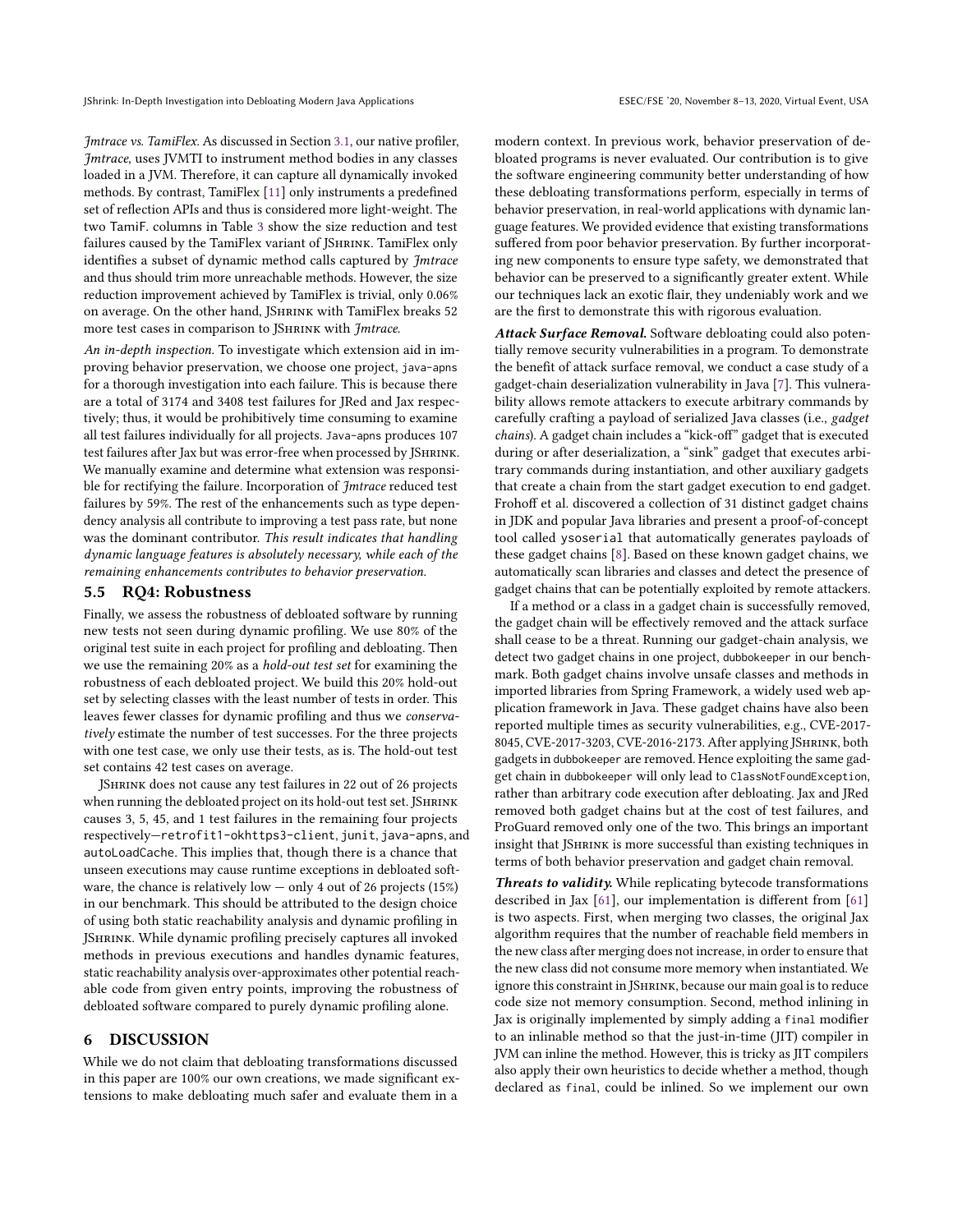inlining transformation using Soot's APIs. This potentially produces better results than the original implementation in [\[61\]](#page-11-5).

In Section [5,](#page-6-1) we reimplement Jax and JRed by adapting JSHRINK based on their papers. The size reduction numbers reported from their original Jax and JRed papers are higher, at 48.7% and 44.5% respectively. This is because we conservatively choose all public, main, and test methods as entry points, while their original experiment used main methods as the entry points only.

Limitation. Our goal is to assess size reduction potential based on both static analysis and dynamic profiling using developer-written tests. We acknowledge that developer-written tests may suffer from low-coverage issues and thus cannot represent possible execution scenarios that may be encountered in the future. To investigate this issue, we examine how robust a debloated project is to unseen executions in a hold-out test set in Section [5.5.](#page-8-0) The result shows that though unseen executions indeed cause runtime exceptions, the chance of running into such issues is relatively low (15%). This is because static reachability analysis and dynamic profiling synergistically work together to handle unseen executions–dynamic profiling already provides good hints of dynamically invoked method even with an incomplete set of test cases, and static reachability analysis over-approximates reachable code from all possible entry points. The solution to reducing this rate of failure is to increase test case coverage by either by manually adding tests, or via automated regression test generation tools, such as EvoSuite [\[23\]](#page-10-32).

## 7 RELATED WORK

Code Bloat. Code size reduction is an important development activity in areas such as networking and embedded systems. A large body of work exists on code compression [\[16,](#page-10-33) [19,](#page-10-34) [32,](#page-10-35) [35,](#page-10-36) [36\]](#page-10-37) and code compaction [\[18,](#page-10-38) [65,](#page-11-20) [66\]](#page-11-21) to reduce the size of binary code for efficient executions on embedded hardware with limited memory. We refer interested readers to Beszédes et al. [\[10\]](#page-10-39) for a detailed survey. Program slicing [\[28,](#page-10-40) [49,](#page-11-22) [56,](#page-11-23) [57,](#page-11-24) [60\]](#page-11-25) is a dataflow-based static technique that computes, from a given seed, a subset of statements that can still form a valid and executable program. Slicing reduces code size by computing a dependence graph and preserving only the statements that are directly or transitively reachable from the seed on the graph. Fine-grained static slicing is known to have limitations due to imprecision of heap modeling and pointer handling and thus does not work well for large-scale applications with pointers, reflection, and dynamic class loading. Soto-Valero et al. investigated library dependency debloat in maven projects. Compared with JShrink, their analysis is coarse-grained at the library dependency level [\[55\]](#page-11-26). Therefore, their debloating technique can only remove unused libraries, rather than unused code within a library. Furthermore, their analysis is purely static and does not account for dynamic features, which GitHub developers reported as an important concern in their qualitative study.

The past two years have seen a proliferation of debloating techniques [\[21,](#page-10-41) [27,](#page-10-0) [46,](#page-11-2) [47,](#page-11-11) [52,](#page-11-3) [67\]](#page-11-7) designed for various domains, including JavaScript programs [\[67\]](#page-11-7), application containers (e.g., docker) [\[21\]](#page-10-41), or native C programs [\[46,](#page-11-2) [47\]](#page-11-11). These range from static analysis [\[21,](#page-10-41) [52\]](#page-11-3) to load/runtime techniques [\[46\]](#page-11-2) and machine learning [\[27\]](#page-10-0). However, none target modern Java, notoriously different from native programs in terms of memory management or dynamic method

invocation. This paper revisits and extends existing bytecode transformation techniques, quantifies debloating potential, and checks behavior preservation with real world tests.

Delta Debugging. Given a test oracle, delta-debugging based techniques can repeatedly split the original program into different sub-programs and re-check the test oracle to produce a debloated program [\[31,](#page-10-42) [48,](#page-11-27) [59,](#page-11-4) [76\]](#page-11-28). For example, JReduce [\[31\]](#page-10-42) partitions the original program into transitive closures based on class-level dependencies and isolates a debloated program that still passes the test. Chisel [\[27\]](#page-10-0) uses reinforcement learning to reduce the number of search iterations during delta debugging. While these approaches ensure behavior preservation of debloated software by repeatedly running existing tests on each intermediate program, they suffer from two limitations—(1) the resulting debloated software may not retain any functionality beyond test-exercised code, simply reflecting test coverage, and (2) the debloated software cannot be easily configured to retain code statically reachable from public APIs or main method entries, since designing such oracle would be exactly the same task we undertook in JShrink.

Runtime Bloat. Researchers have proposed a range of dynamic techniques that look for inefficiencies in data structure usage [\[44,](#page-10-43) [69,](#page-11-29) [70\]](#page-11-12), object lifetime patterns [\[71\]](#page-11-30), or reference copy chains [\[72,](#page-11-13) [75\]](#page-11-31). Such runtime bloat work is orthogonal to this work that removes code bloat via static bytecode transformations.

# 8 CONCLUSION

Software debloating is a long standing problem. Some even consider this problem to have been solved 20 years ago through static reachability-analysis based code transformation. We therefore set out to extend and rigorously evaluate software debloating transformations in the context of modern Java. Unlike previous research, we handled dynamic language features, ensured type safety, and took measures to pass the JVMs bytecode verification checks. We found that prior work falls short of behavior preservation, meaning debloated software no longer passes the same tests, with a test failure rate of up to 62.7%. Such lack of behavior preservation would make it impossible to adopt debloating techniques in practice, as no one would like to remove unused code at the cost of breaking a majority of existing tests.

To the best of our knowledge, we are the first that systematically quantify size reduction, behavior preservation, and the benefit of dynamic profiling in software debloating. Our results should be transferable to a wide range of software such as mobile applications, which typically run on resource-constrained hardware. Resource intensive cloud-based services may also benefit from software optimized to occupy less space, or to be downloaded in a smaller package, ergo consuming less bandwidth. To support the open-science policy, we present our source code and a replication package at [https://doi.org/10.6084/m9.figshare.12435542.](https://doi.org/10.6084/m9.figshare.12435542)

# ACKNOWLEDGMENTS

We thank the anonymous reviewers for their comments. The participants of this research are in part supported by ONR grant N00014- 18-1-2037; NSF grants CCF-1764077, CCF-1527923, CCF-1723773; an Intel CAPA grant; a Samsung grant; and the Alexander von Humboldt Foundation.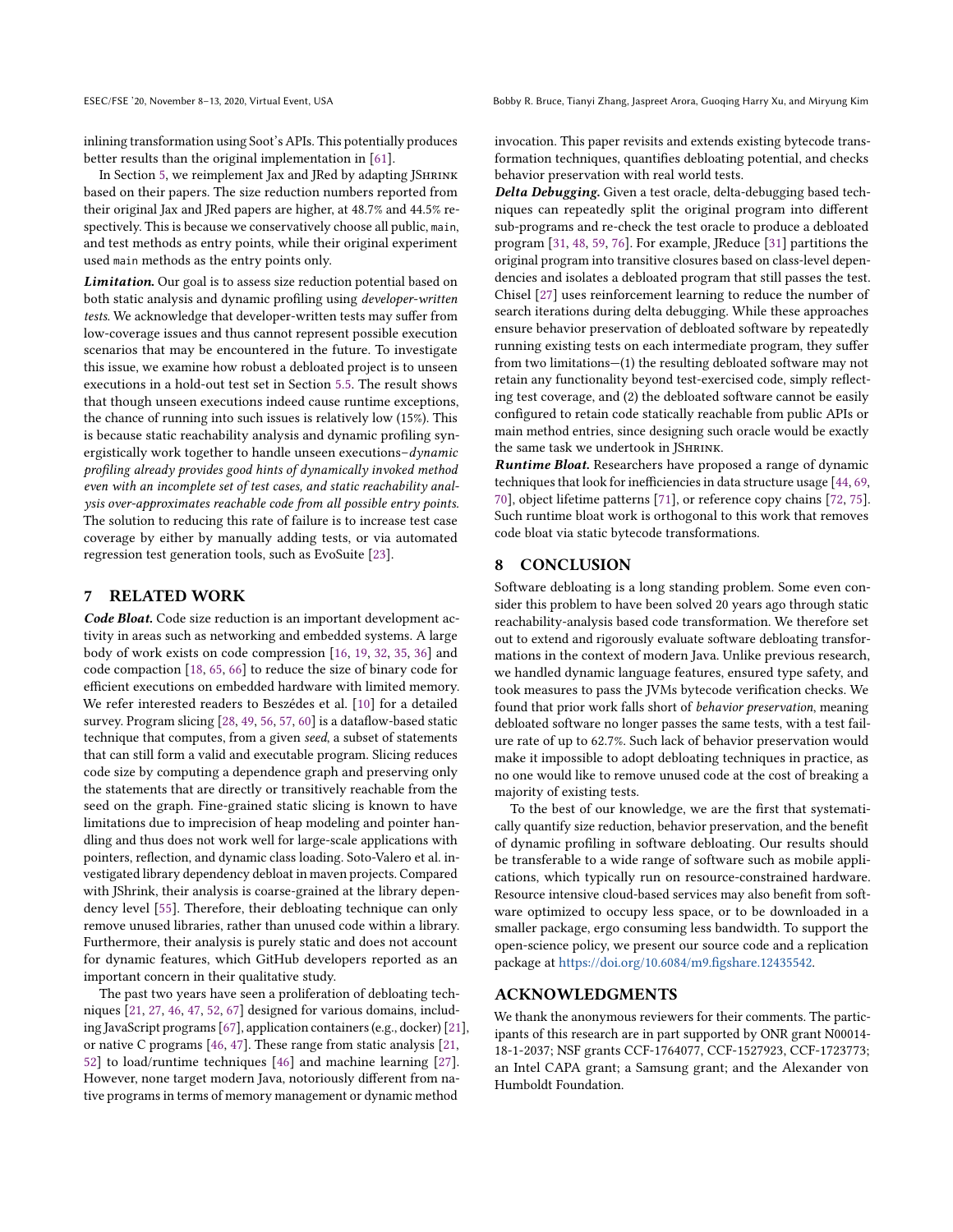JShrink: In-Depth Investigation into Debloating Modern Java Applications ESEC/FSE '20, November 8–13, 2020, Virtual Event, USA

## REFERENCES

- <span id="page-10-28"></span>[1] [n.d.]. Cobertura: A code coverage utility for Java. [https://cobertura.github.io/](https://cobertura.github.io/cobertura) [cobertura.](https://cobertura.github.io/cobertura) Accessed: 2020-02-16.
- <span id="page-10-27"></span>[2] [n.d.]. Google BigQuery API and GitHub Dataset. [https://cloud.google.com/](https://cloud.google.com/bigquery/public-data/) [bigquery/public-data/.](https://cloud.google.com/bigquery/public-data/) Accessed: 2020-04-04.
- <span id="page-10-24"></span>[3] [n.d.]. JVM TI APIs. [https://docs.oracle.com/javase/8/docs/technotes/guides/](https://docs.oracle.com/javase/8/docs/technotes/guides/jvmti/) [jvmti/.](https://docs.oracle.com/javase/8/docs/technotes/guides/jvmti/) Accessed: 2020-04-04.
- <span id="page-10-11"></span>[4] [n.d.]. ONR BAA Announcement # N00014-17-S-B010. [https://www.onr.](https://www.onr.navy.mil/-/media/Files/Funding-Announcements/BAA/2017/N00014-17-S-B010.ashx) [navy.mil/-/media/Files/Funding-Announcements/BAA/2017/N00014-17-S-](https://www.onr.navy.mil/-/media/Files/Funding-Announcements/BAA/2017/N00014-17-S-B010.ashx)[B010.ashx.](https://www.onr.navy.mil/-/media/Files/Funding-Announcements/BAA/2017/N00014-17-S-B010.ashx) Accessed: 2019-05-13.
- <span id="page-10-29"></span>[5] [n.d.]. ProGuard Bug #767: A misjudgement exception occurs while preverifying. [https://sourceforge.net/p/proguard/bugs/767.](https://sourceforge.net/p/proguard/bugs/767) Accessed: 2020-04-04.
- <span id="page-10-2"></span>[6] [n.d.]. ProGuard: Java and Android Apps Optimizer. [https://www.guardsquare.](https://www.guardsquare.com/en/products/proguard) [com/en/products/proguard.](https://www.guardsquare.com/en/products/proguard) Accessed: 2019-12-13.
- <span id="page-10-30"></span>[7] [n.d.]. Why The Java Deserialization Bug Is A Big Deal. Available from www.darkreading.com. [https://www.darkreading.com/informationweek-home/](https://www.darkreading.com/informationweek-home/why-the-java-deserialization-bug-is-a-big-deal/d/d-id/1323237) [why-the-java-deserialization-bug-is-a-big-deal/d/d-id/1323237](https://www.darkreading.com/informationweek-home/why-the-java-deserialization-bug-is-a-big-deal/d/d-id/1323237)
- <span id="page-10-31"></span>[8] [n.d.]. ysoserial: a proof-of-concept tool for generating payloads that exploit unsafe Java object deserialization. [https://github.com/frohoff/ysoserial.](https://github.com/frohoff/ysoserial) Accessed: 2019-05-10.
- <span id="page-10-20"></span>[9] David F Bacon and Peter F Sweeney. 1996. Fast static analysis of C++ virtual function calls. ACM Sigplan Notices 31, 10 (1996), 324–341. [https://doi.org/10.](https://doi.org/10.1145/236338.236371) [1145/236338.236371](https://doi.org/10.1145/236338.236371)
- <span id="page-10-39"></span>[10] Árpád Beszédes, Rudolf Ferenc, Tibor Gyimóthy, André Dolenc, and Konsta Karsisto. 2003. Survey of Code-size Reduction Methods. ACM Computer Survey 35, 3 (2003), 223–267. <https://doi.org/10.1145/937503.937504>
- <span id="page-10-23"></span>[11] Eric Bodden, Andreas Sewe, Jan Sinschek, Hela Oueslati, and Mira Mezini. 2011. Taming Reflection: Aiding Static Analysis in the Presence of Reflection and Custom Class Loaders. In Proceedings of the 2011 International Conference on Software Engineering — ICSE '11. ACM, 241–250. [https://doi.org/10.1145/1985793.](https://doi.org/10.1145/1985793.1985827) [1985827](https://doi.org/10.1145/1985793.1985827)
- <span id="page-10-22"></span>[12] Eric Bruneton, Romain Lenglet, and Thierry Coupaye. 2002. ASM: A code manipulation tool to implement adaptable systems. In Adaptable and extensible component systems.
- <span id="page-10-13"></span>[13] Erik Buchanan, Ryan Roemer, Hovav Shacham, and Stefan Savage. 2008. When good instructions go bad: Generalizing return-oriented programming to RISC. In Proceedings of the 2008 ACM conference on Computer and Communications Security — CCS '08. ACM, 27–38. <https://doi.org/10.1145/1455770.1455776>
- <span id="page-10-8"></span>[14] Jeffrey C. Carver, Natalia Juristo, Maria Teresa Baldassarre, and Sira Vegas. 2014. Replications of Software Engineering Experiments. Empirical Softw. Engg. 19, 2 (April 2014), 267–276. <https://doi.org/10.1007/s10664-013-9290-8>
- <span id="page-10-3"></span>[15] Ahmet Celik, Alex Knaust, Aleksandar Milicevic, and Milos Gligoric. 2016. Build system with lazy retrieval for Java projects. In Proceedings of the 2016 SIGSOFT International Symposium on Foundations of Software Engineering — FSE '16. ACM, 643–654. <https://doi.org/10.1145/2950290.2950358>
- <span id="page-10-33"></span>[16] Keith D. Cooper and Nathaniel McIntosh. 1999. Enhanced Code Compression for Embedded RISC Processors. In Proceedings of the 1999 Conference on Programming Language Design and Implementation — PLDI '99. ACM, 139–149. [https://doi.org/](https://doi.org/10.1145/301631.301655) [10.1145/301631.301655](https://doi.org/10.1145/301631.301655)
- <span id="page-10-18"></span>[17] Jeffrey Dean, David Grove, and Craig Chambers. 1995. Optimization of objectoriented programs using static class hierarchy analysis. In Proceedings of the 1995 European Conference on Object-Oriented Programming — ECOOP '95. [https:](https://doi.org/10.1007/3-540-49538-X_5) [//doi.org/10.1007/3-540-49538-X\\_5](https://doi.org/10.1007/3-540-49538-X_5)
- <span id="page-10-38"></span>[18] Saumya K. Debray, William Evans, Robert Muth, and Bjorn De Sutter. 2000. Compiler Techniques for Code Compaction. Transactions on Programming Languages and Systems 22, 2 (2000), 378–415. <https://doi.org/10.1145/349214.349233>
- <span id="page-10-34"></span>[19] Jens Ernst, William Evans, Christopher W. Fraser, Todd A. Proebsting, and Steven Lucco. 1997. Code Compression. In Proceedings of the 1997 Conference on Programming Language Design and Implementation — PLDI '97. ACM, 358–365. <https://doi.org/10.1145/258916.258947>
- <span id="page-10-9"></span>[20] Robert Feldt, Tim Menzies, and Thomas Zimmermann. 2018. The 26th ACM Joint European Software Engineering Conference and Symposium on the Foundations of Software Engineering (ESEC/FSE 2018), ROSE Festival 2018 Recognizing and Rewarding Open Science in Software Engineering. https://2018.fseconference.org/track/rosefest-2018.
- <span id="page-10-41"></span>[21] Kostas Ferles, Valentin Wüstholz, Maria Christakis, and Isil Dillig. 2017. Failuredirected Program Trimming. In Proceedings of the 2017 Symposium on the Foundations of Software Engineering — FSE '17. ACM, 174–185. [https://doi.org/10.1145/](https://doi.org/10.1145/3106237.3106249) [3106237.3106249](https://doi.org/10.1145/3106237.3106249)
- <span id="page-10-17"></span>[22] George Fourtounis, George Kastrinis, and Yannis Smaragdakis. 2018. Static Analysis of Java Dynamic Proxies. In Proceedings of the 27th ACM SIGSOFT International Symposium on Software Testing and Analysis (Amsterdam, Netherlands) (ISSTA 2018). ACM, New York, NY, USA, 209–220. [https://doi.org/10.1145/3213846.](https://doi.org/10.1145/3213846.3213864) [3213864](https://doi.org/10.1145/3213846.3213864)
- <span id="page-10-32"></span>[23] Gordon Fraser and Andrea Arcuri. 2011. EvoSuite: automatic test suite generation for object-oriented software. In Proceedings of the 2011 Conference on Foundations of Software Engineering — FSE '11. ACM, 416–419. [https://doi.org/10.1145/2025113.](https://doi.org/10.1145/2025113.2025179) [2025179](https://doi.org/10.1145/2025113.2025179)
- <span id="page-10-25"></span>[24] Neal Glew and Jens Palsberg. 2002. Type-safe method inlining. In Proceedings of the European Conference on Object-Oriented Programming — ECOOP '02. Springer, 525–544. [https://doi.org/10.1007/3-540-47993-7\\_22](https://doi.org/10.1007/3-540-47993-7_22)
- <span id="page-10-26"></span>[25] Neal Glew and Jens Palsberg. 2005. Method Inlining, Dynamic Class Loading, and Type Soundness. Journal of Object Technology 4, 8 (2005), 33–53.
- <span id="page-10-19"></span>[26] David Grove, Greg DeFouw, Jeffrey Dean, and Craig Chambers. 1997. Call graph construction in object-oriented languages. ACM SIGPLAN Notices 32, 10 (1997), 108–124. <https://doi.org/10.1145/263698.264352>
- <span id="page-10-0"></span>[27] Kihong Heo, Woosuk Lee, Pardis Pashakhanloo, and Mayur Naik. 2018. Effective Program Debloating via Reinforcement Learning. In Proceedings of the 2018 ACM SIGSAC Conference on Computer and Communications Security (Toronto, Canada) (CCS '18). ACM, New York, NY, USA, 380–394. [https://doi.org/10.1145/3243734.](https://doi.org/10.1145/3243734.3243838) [3243838](https://doi.org/10.1145/3243734.3243838)
- <span id="page-10-40"></span>[28] S. Horwitz, T. Reps, and D. Binkley. 1988. Interprocedural Slicing Using Dependence Graphs. In Proceedings of the Conference on Programming Language Design and Implementation — PLDI '88. ACM, 35–46. <https://doi.org/10.1145/77606.77608>
- <span id="page-10-14"></span>[29] Yufei Jiang, Qinkun Bao, Shuai Wang, Xiao Liu, and Dinghao Wu. 2018. RedDroid: Android application redundancy customization based on static analysis. In 2018 IEEE 29th International Symposium on Software Reliability Engineering (ISSRE). IEEE, 189–199. <https://doi.org/10.1109/ISSRE.2018.00029>
- <span id="page-10-4"></span>[30] Yufei Jiang, Dinghao Wu, and Peng Liu. 2016. JRed: Program customization and bloatware mitigation based on static analysis. In Proceedings of the 2016 Computer Software and Applications Conference — COMPSAC '16. IEEE, 12–21. <https://doi.org/10.1109/COMPSAC.2016.146>
- <span id="page-10-42"></span>[31] Christian Gram Kalhauge and Jens Palsberg. 2019. Binary Reduction of Dependency Graphs. In Proceedings of the 2019 27th ACM Joint Meeting on European Software Engineering Conference and Symposium on the Foundations of Software Engineering (Tallinn, Estonia) (ESEC/FSE 2019). ACM, New York, NY, USA, 556– 566. <https://doi.org/10.1145/3338906.3338956>
- <span id="page-10-35"></span>[32] Darko Kirovski, Johnson Kin, and William H. Mangione-Smith. 1997. Procedure Based Program Compression. In Proceedings of the 1997 International Symposium on Microarchitecture — Micro '97. ACM, 204–213. [https://doi.org/10.1023/A:](https://doi.org/10.1023/A:1018728216668) [1018728216668](https://doi.org/10.1023/A:1018728216668)
- <span id="page-10-5"></span>[33] Davy Landman, Alexander Serebrenik, and Jurgen J. Vinju. 2017. Challenges for Static Analysis of Java Reflection: Literature Review and Empirical Study. In Proceedings of the 39th International Conference on Software Engineering (Buenos Aires, Argentina) (ICSE '17). IEEE Press, Piscataway, NJ, USA, 507–518. [https:](https://doi.org/10.1109/ICSE.2017.53) [//doi.org/10.1109/ICSE.2017.53](https://doi.org/10.1109/ICSE.2017.53)
- <span id="page-10-1"></span>[34] Jason Landsborough, Stephen Harding, and Sunny Fugate. 2015. Removing the kitchen sink from software. In Proceedings of the 2015 Genetic and Evolutionary Computation Conference Companion — GECCO Companion '15. ACM, 833–838. <https://doi.org/10.1145/2739482.2768424>
- <span id="page-10-36"></span>[35] Charles Lefurgy, Eva Piccininni, and Trevor Mudge. 1999. Evaluation of a High Performance Code Compression Method. In Proceedings of the 1999 International Symposium on Microarchitecture — Micro '99. 93–102. [https://doi.org/10.1109/](https://doi.org/10.1109/MICRO.1999.809447) [MICRO.1999.809447](https://doi.org/10.1109/MICRO.1999.809447)
- <span id="page-10-37"></span>[36] Haris Lekatsas, Jörg Henkel, and Wayne Wolf. 2000. Code Compression for Low Power Embedded System Design. In Proceedings of the 2000 Annual Design Automation Conference — DAC '00. 294–299. [https://doi.org/10.1145/337292.](https://doi.org/10.1145/337292.337423) [337423](https://doi.org/10.1145/337292.337423)
- <span id="page-10-21"></span>[37] Ondrej Lhoták. 2002. Spark: A flexible points-to analysis framework for Java. (2002).
- <span id="page-10-16"></span>[38] Yue Li, Tian Tan, Yulei Sui, and Jingling Xue. 2014. Self-inferencing Reflection Resolution for Java. In ECOOP 2014 – Object-Oriented Programming, Richard Jones (Ed.). Springer Berlin Heidelberg, Berlin, Heidelberg, 27–53. [https://doi.](https://doi.org/10.1007/978-3-662-44202-9_2) [org/10.1007/978-3-662-44202-9\\_2](https://doi.org/10.1007/978-3-662-44202-9_2)
- <span id="page-10-6"></span>[39] Benjamin Livshits, Dimitrios Vardoulakis, Manu Sridharan, Yannis Smaragdakis, OndÅŹej LhotÃąk, JosÃľ Amaral, Bor-Yuh Evan Chang, Samuel Guyer, Uday Khedker, and Anders MÃÿller. 2015. In Defense of Soundiness: A Manifesto. Commun. ACM 58 (01 2015), 44–46. <https://doi.org/10.1145/2644805>
- <span id="page-10-15"></span>[40] Benjamin Livshits, John Whaley, and Monica S. Lam. 2005. Reflection Analysis for Java. In Proceedings of the Third Asian Conference on Programming Languages and Systems (Tsukuba, Japan) (APLAS'05). Springer-Verlag, Berlin, Heidelberg, 139–160. [https://doi.org/10.1007/11575467\\_11](https://doi.org/10.1007/11575467_11)
- <span id="page-10-10"></span>[41] Konner Macias, Mihir Mathur, Bobby R. Bruce, Tianyi Zhang, and Miryung Kim. 2020. WebJShrink: A Web Service for Debloating Java Bytecode. In Proceedings of the 28th ACM Joint European Software Engineering Conference and Symposium on the Foundations of Software Engineering — ESEC/FSE '20. ACM. [https://doi.](https://doi.org/10.1145/3368089.3417934) [org/10.1145/3368089.3417934](https://doi.org/10.1145/3368089.3417934)
- <span id="page-10-7"></span>[42] Frederic P. Miller, Agnes F. Vandome, and John McBrewster. 2010. Apache Maven. Alpha Press.
- <span id="page-10-12"></span>[43] Nick Mitchell, Edith Schonberg, and Gary Sevitsky. [n.d.]. Four Trends Leading to Java Runtime Bloat. IEEE Software 27, 1 ([n. d.]), 56–63. [https://doi.org/10.](https://doi.org/10.1109/MS.2010.7) [1109/MS.2010.7](https://doi.org/10.1109/MS.2010.7)
- <span id="page-10-43"></span>[44] Nick Mitchell and Gary Sevitsky. 2007. The Causes of Bloat, the Limits of Health. Proceedings of the 2007 Conference on Object-Oriented Programming Systems, Languages, and Applications - OOPSLA '07 (2007), 245-260. [https:](https://doi.org/10.1145/1297027.1297046) [//doi.org/10.1145/1297027.1297046](https://doi.org/10.1145/1297027.1297046)